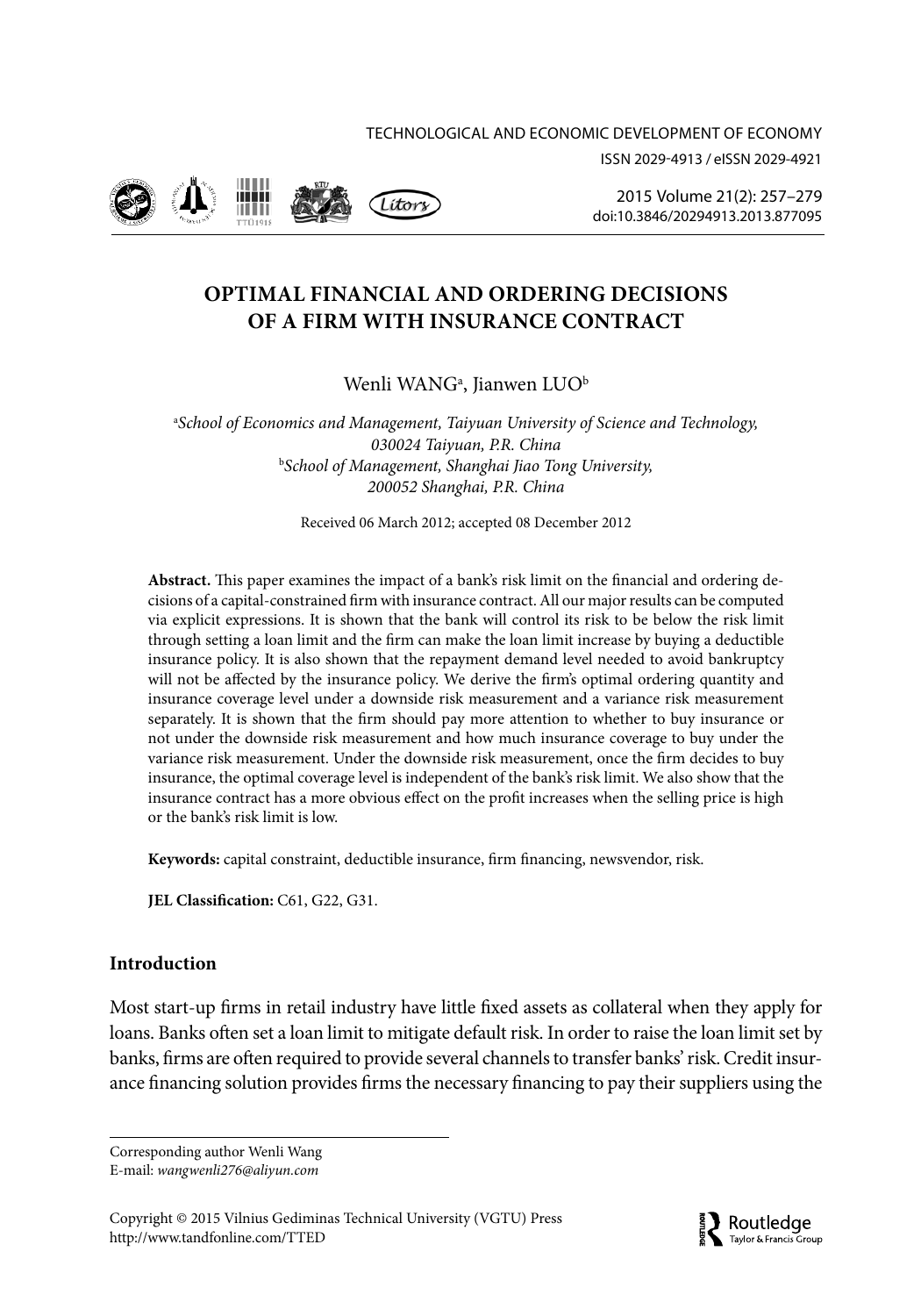credit insurance policy as collateral to transfer banks' risk. The credit insurance companies, the banks and the firms only need to sign an agreement for transferring credit risk to the insurance companies. For example, Export Credit Insurance Financing, granted by China Guangfa Bank to an exporter, refers to a short term loan in a certain proportion to the goods value, after the exporter has bought the export credit insurance from China Export Credit Insurance Company, transferred the indemnity right to the bank, and shipped the goods. China Export Credit Insurance Company undertakes the credit risk of the importer; as long as the exporter fulfills the trade contract normally, the exporter can get the payment reception assurance (for more details of Export Credit Insurance Financing, go to: <http://www.cgbchina.com.cn/Info/13134486>).

Most of the traditional literature treat finance and operations as separate issues. However, most firms often need to make financial and operational decisions simultaneously. The interaction of financial and operational decisions of firms has been recognized by several researchers. Stiglitz (1972), Myers (1974, 1977) showed how a firm's investment decision affects its financial structure. Dotan and Ravid (1987) analysed the interaction between the optimal level of investment and debt financing. Anderson and Prezas (1998) studied the interaction of investment and financing decisions under moral hazard.

There is a growing body of literature in the operations management community focusing on the interface between operations management and finance. Buzacott and Zhang (2004) were among the first to incorporate asset-based financing into production decisions. Several researchers have studied the operational decisions of firms under capital constraints, such as Babich and Sobel (2004); Hu and Sobel (2005); Xu and Birge (2006); Hu and Sobel (2007); Li *et al.* (2013). Another stream of research has considered supply chain coordination under capital constraints. Representative works includes Guillen *et al.* (2007), Tsai (2008), Lai *et al.* (2009), Lee and Rhee (2010), Raghavan and Mishra (2011).

As we mentioned earlier, most start-up and fast-growing firms, especially in retail industry, have little fixed assets as collateral for loans. Thus, lenders of these firms may face significant risks under market uncertainties. For instance, in the Export Credit Insurance Financing, market uncertainties may be the credit risks of the importers and the political risks of the country or region where the importers live. The borrowers may be unable to repay the loan in full if their operations performances turn out to be poor. Although the existing researches have studied different methods to transfer credit risk, the interaction of operations and credit risk is not considered. Some literature have examined the relationship between credit risk and insurance. It is well known that default risk can be reduced by a credit insurance policy. Caillaud *et al.* (2000) rationalized the use of insurance covenants in financial contracts and showed how external financing generates a demand for insurance by risk-neutral company. Dermine and Lajeri (2001) studied bank lending explicitly and calculated loan-risk sensitive insurance premium. Lai and Soumar (2010) found that the presence of credit insurance yields high investment relative to the level of investment without credit insurance. Brian (2013) discussed the importance of credit insurance to facilitate smooth operation of a business. Our study differs from these papers in that we consider the impact of the risk limit of a bank on the insurance and operational decisions of a firm.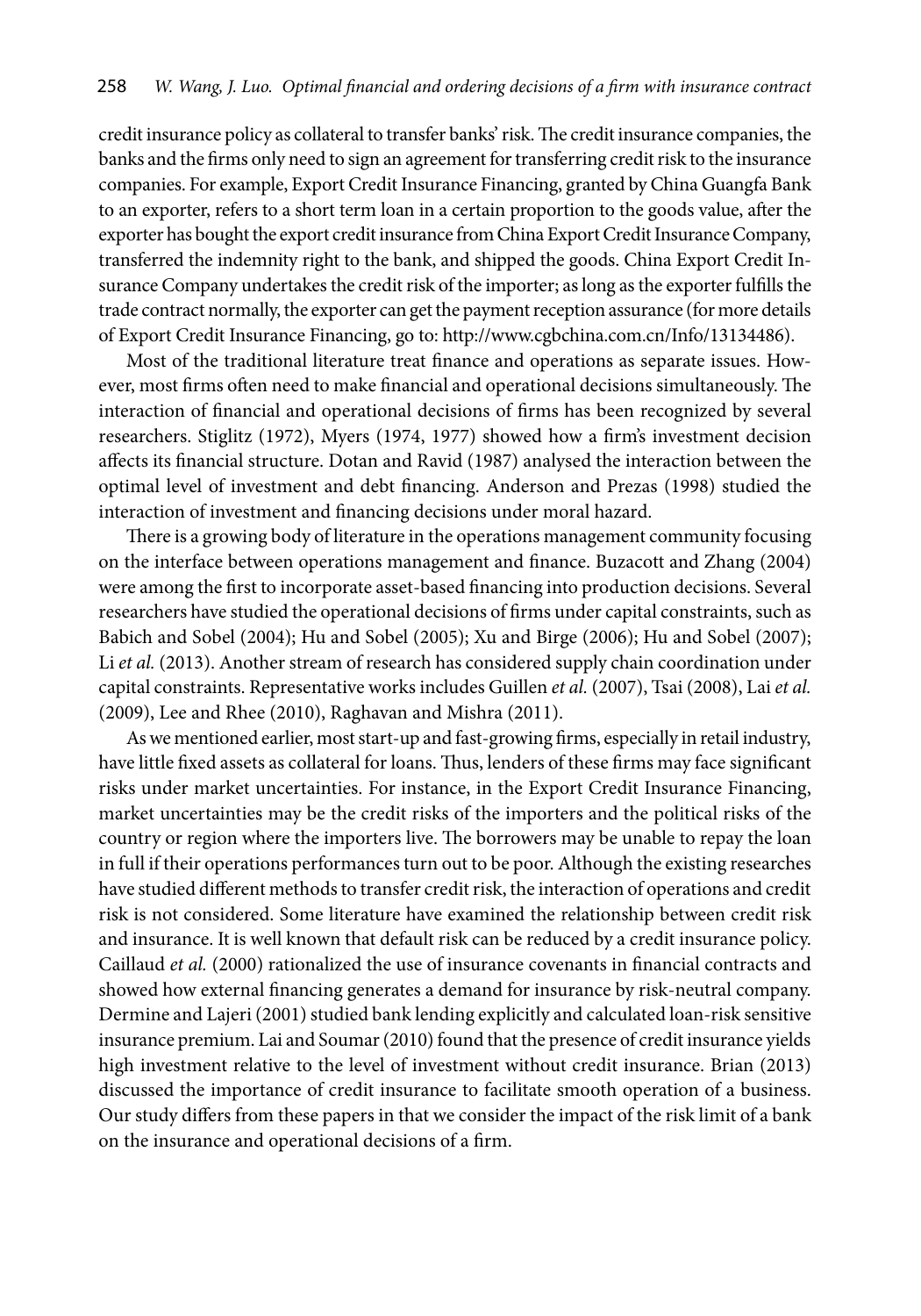In this paper, the financial and ordering decisions of a capital-constrained firm are analyzed using a newsvendor model. The firm sells a product in a single selling season. Customer demand is uncertain. Due to the capital constraint, the firm needs to borrow money from a bank and must decide on the amount of the loan before observing the random demand. After the demand is realized, the firm repays its debt by selling revenue. If the selling revenue is less than the promised repayment, the firm will be forced into bankruptcy and the bank will suffer losses. To mitigate such losses, the bank may set a loan limit to reduce risk, while the firm can buy a deductible insurance policy to encourage the bank raising its loan limit. We analyse the optimal ordering quantity and insurance coverage level of the firm, and the impact of the bank's risk limit on the firm's optimal decisions under a downside risk measurement and a variance risk measurement separately.

# **1. The model**

Many classical operational problems under capital constraints have been studied using the newsvendor model. We refer readers to Kouvelis and Zhao (2011) for papers on this topic. We first describe the model setting of the classical newsvendor model and then we formulate our model. In the classical newsvendor model, a firm is assumed to sell a product in a single selling season at price of *p*. At the beginning of the selling season, the firm orders the items from its supplier at a unit wholesale price of  $w < p$ . The salvage value of each leftover item is assumed to be zero. Customer demand, denoted by  $\xi$ , is uncertain. Let  $F(\cdot)$  be the cumulative distribution function and *f*( )⋅ be the probability density function of ξ. Assume that  $F(\cdot)$  is a continuous and strictly increasing function and  $f(\cdot)$  is a nonnegative function in [0, $\infty$ ). Suppose the firm orders *q* units of the item at the beginning of the selling season, the risk-neutral newsvendor problem can be formulated as follows:

$$
\max_{q} E\pi(q) = \int_{0}^{q} pxf(x)dx + \int_{q}^{\infty} pqf(x)dx - wq.
$$
 (1)

The optimal solution  $q^N$  for problem (1) is called the firm's classical ordering quantity. It is straightforward to verify that the expected profit function is a concave function of *q*. Using the first-order optimality conditions, we obtain the firm's classical ordering quantity  $q^N$  as follows:

$$
q^N = F^{-1} \left( 1 - \frac{w}{p} \right),\tag{2}
$$

where  $F^{-1}(\cdot)$  is the inverse function of  $F(\cdot)$ .

In our model, we assume the firm's initial capital is zero. The firm does not offer its customers a delay in payment, i.e. the firm can immediately receive the payment as soon as it sells the items. The supplier also does not offer the firm a delay in payment, i.e. the firm has to borrow money from the bank for its ordering at the beginning of the season. At this time, both accounts payable period and accounts receivable period are equal to zero, so the cash-to-cash cycle time is equal to inventory period (recall that the cash-to-cash cycle time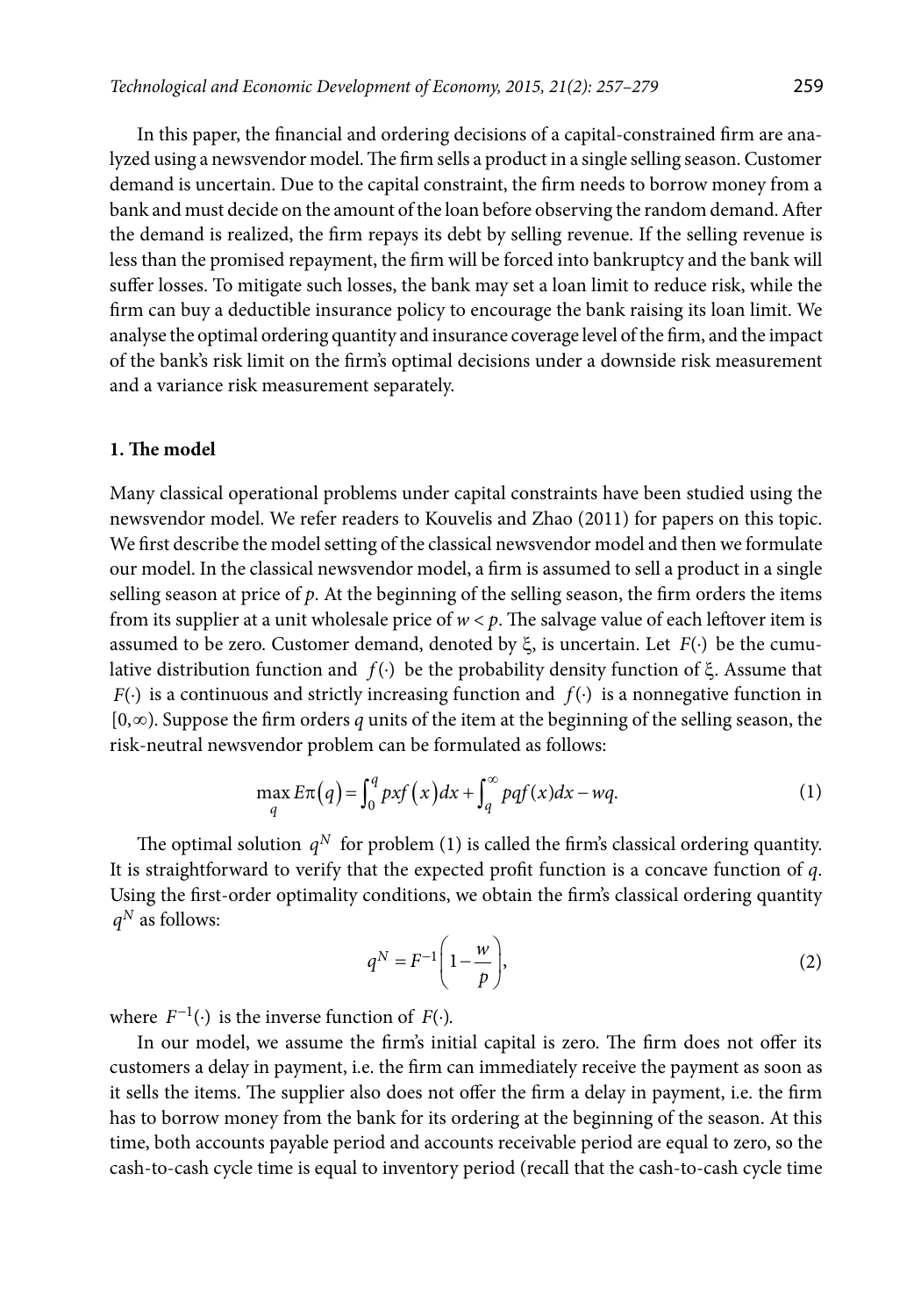is calculated as accounts receivable period + inventory period – accounts payable period, which is discussed in Huang *et al.* (2005)). We assume away the inventory holding cost and opportunity cost to focus on the inventory risk, which is a common assumption in the single period capital-constrained newsvendor model. We refer readers to Buzacott and Zhang (2004), Lai *et al*. (2009), Kouvelis and Zhao (2011). Therefore, the cash-to-cash cycle time does not influence the firm's expected profit in our model. Of course, we can also think that the supplier offers the firm a delay in payment only for a short time and the firm has to pay the supplier before it gets sales revenue. Suppose the firm borrows *D* from a bank with a promised repayment of  $D(1 + r(D))$ , where  $r(D)$  is the interest rate function depending on *D* for this risky lending. We assume that the firm has no other investment opportunity. After the demand is realized, the firm sells the items it ordered. If the customer demand turns out to be high and the firm's selling revenue exceeds the promised repayment, the bank receives the repayment in the amount of  $D(1 + r(D))$ . On the other hand, if the customer demand is lower and the firm's selling revenue is insufficient to repay its loan and interest, the bank forces the firm into bankruptcy to acquire the residual value of the firm. We assume the bank has full control of the firm's account, so that all cash receipts from customers will repay the bank's loan first. Additionally, we assume that the credit market is perfectly competitive and the risk-free interest rate is zero. Therefore, the bank will set the interest rate function such that the expected return equals to *D.* According to Buzacott and Zhang (2004), if the borrowing rate is greater than the risk-free rate, it is optimal for the firm to use up all the borrowing money for its ordering. In other words,  $D = wq$ , where *q* is the firm's ordering quantity.

As we mentioned earlier, the bank will incur losses if the firm (i.e. the borrower) defaults. The bank often sets a risk limit to avoid a greater loss. As we show later, a risk limit is equal to a loan limit. In practice, the firm can choose to buy a deductible insurance policy to reduce the bank's risk. In return, the bank will increase its loan limit. The time schedule of the events is as follows: the bank sets a risk limit as risk control condition; the firm decides the ordering quantity and the insurance coverage level; if the firm's decisions satisfy the bank's risk control condition, the bank lends the money to the firm; the firm purchases the items from its suppliers; season demand occurs; the firm repays the loan to the bank; if the firm cannot repay the loan in full, it is forced into bankruptcy and the insurance company will guarantee that the bank could get a minimum revenue based on the insurance coverage level. The timeline of the events is shown in Figure 1.

In our model, information concerning the distribution of demand is assumed to be public, i.e. available to the bank and the insurance company. This may be true in the following situations. For the bank, it can cooperate with logistics companies, such as DHL, UPS, who can share the true information about the firm and the market with the bank before the bank grants the firm a loan, so information concerning the distribution can be thought as public knowledge between the bank and the firm (see Li *et al.* 2009). For the insurance company, there are two situations in which public information assumption is reasonable. First, the insurance company can easily forecast the information about the firm and the market in the traditional industries. For example, China Pacific Insurance Company mainly focuses its credit insurance business on food, textile and other traditional industries, but is rarely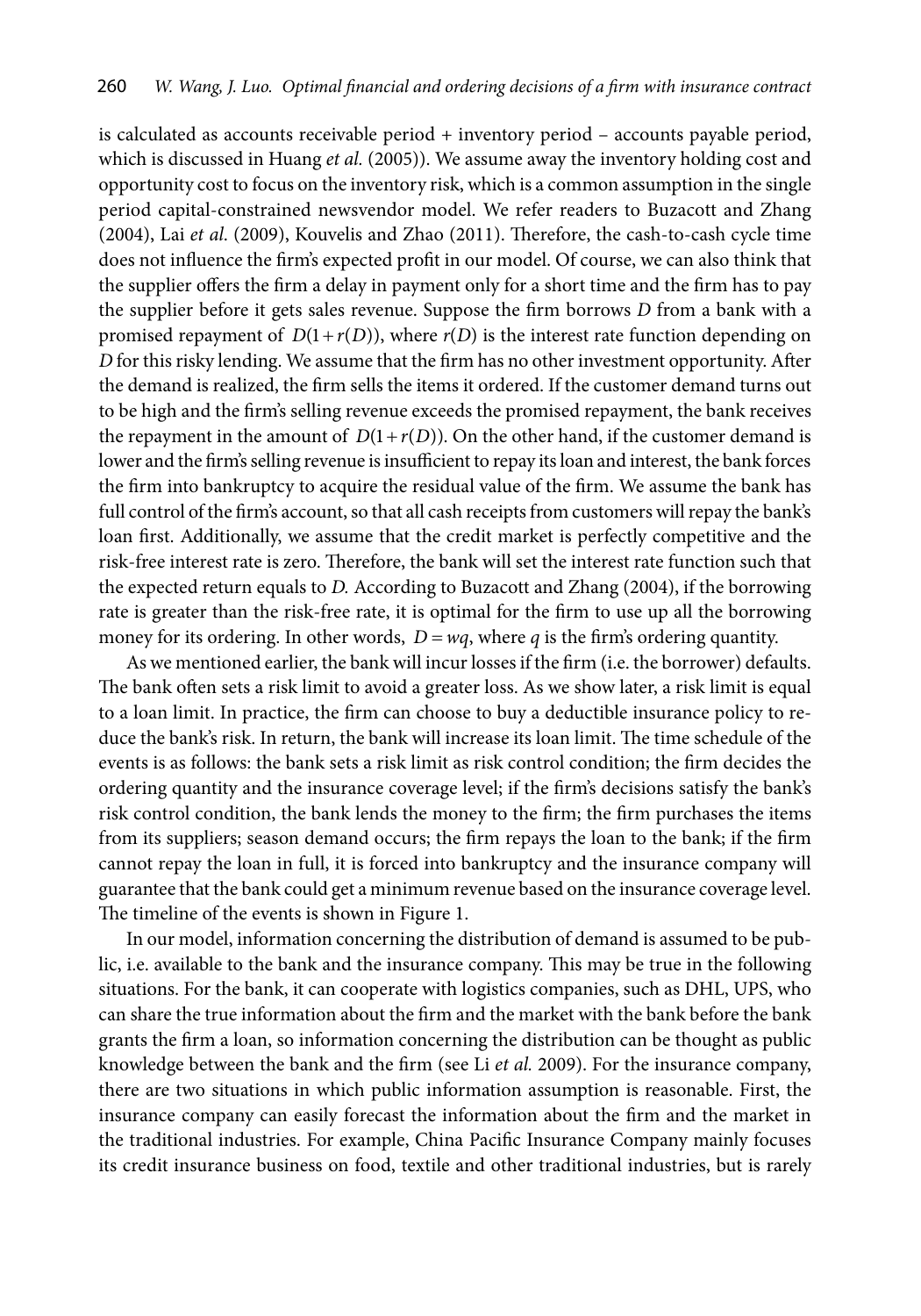

Fig. 1. The timeline of the events

involved in emerging industries. Second, policy-oriented insurance companies can easily obtain the customers' credit and the market information. For example, China Export Credit Insurance Company not only owns a huge database of information, but also cooperates with the Ministry of Commerce, the Customs and the Ministry of Foreign Affairs of China to obtain data resources (see Tang 2007).

We assume there is a perfectly competitive insurance market in which the insurer provides insurance at a fair price. We use *b* to denote the insurance coverage level the firm purchases. Therefore, if the realized demand ξ is less than the ordering quantity *q* and the realized selling revenue *p*ξ is less than the coverage level *b*, the insurer pays indemnity *b* – *p*ξ to the bank, otherwise the insurer pays nothing. Since the insurance premium, denoted by  $m(b)$ , is assumed to be fair, using integration by parts, the premium can be written as:

$$
m(b) = \int_0^{\frac{b}{p}} (b - px) f(x) dx = \int_0^{\frac{b}{p}} pF(x) dx.
$$
 (3)

And we have:

$$
\frac{dm(b)}{db} = F\bigg(\frac{b}{p}\bigg). \tag{4}
$$

We can see that the premium is increasing in the coverage level *b*, and the marginal premium is increasing in the coverage level and decreasing in the product's selling price. As we assumed earlier, the firm's initial capital is zero. Therefore, if the firm buys an insurance policy, it must increase its loan amount to  $D = wq + m(b)$  to pay for the insurance premium.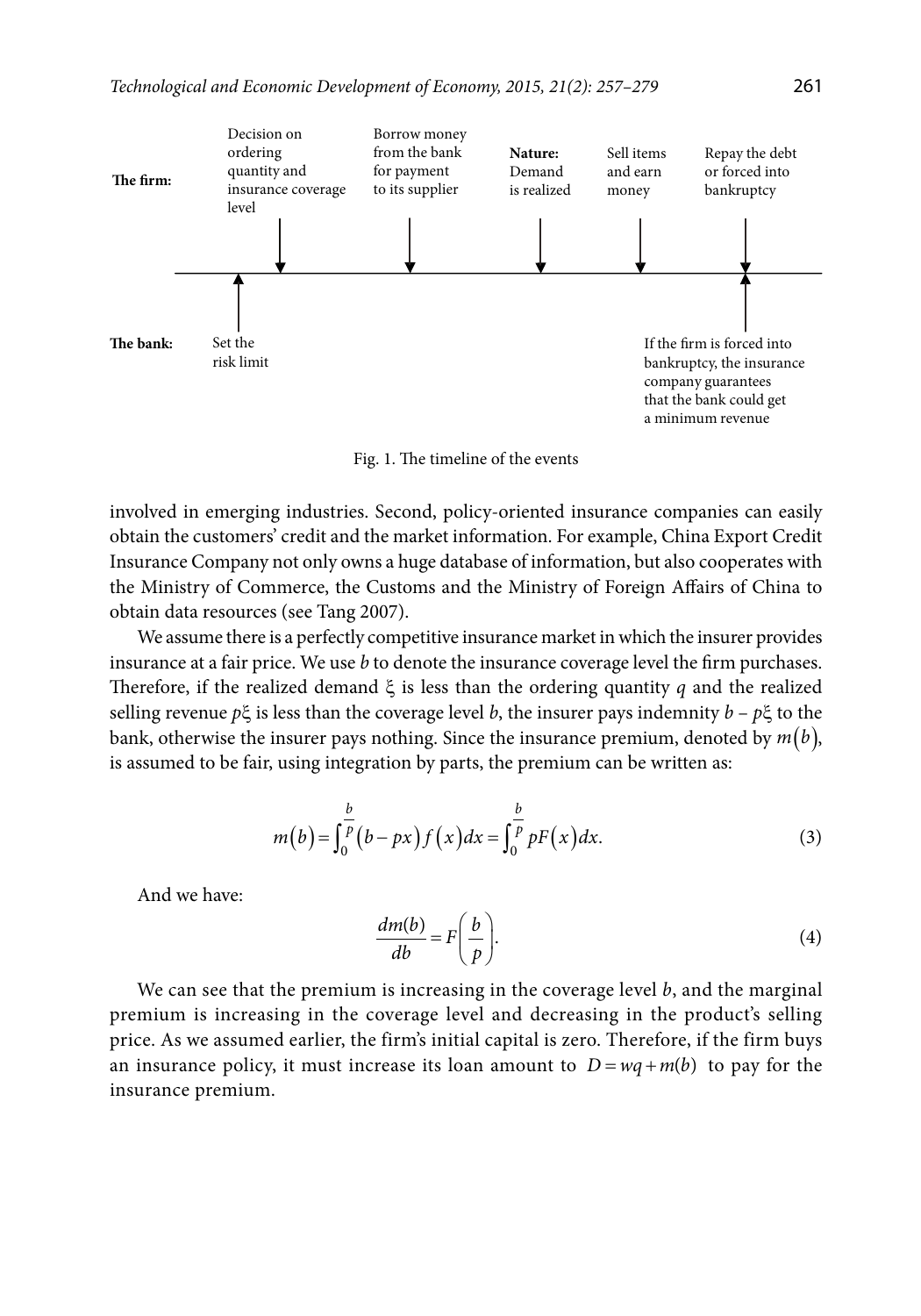# **2. The bank's risk control**

#### **2.1. The bank's expected cash flow**

Because *b* is the coverage term of the insurance contract which the firm bought and put in pledge to the bank for a loan, it is reasonable that the bank knows *b*. Because the insurance premium is fair in the perfect competitive insurance market and the bank knows the demand information, the bank is certain to know  $m(b)$ . Of course, we can also assume the bank and the insurance company to be an integrated firm as discussed in Caillaud *et al.* (2000). The interest rate function, denoted by  $r(q,b)$ , now depends on both *q* and *b*. After the market demand is realized and the firm repays the bank's loan, the bank's cash flow is as follows:

$$
Y(q,b,r(q,b)) = \begin{cases} \n(wq+m(b))(1+r(q,b)) & \xi \ge z(q,b), \\ \np\xi & \frac{b}{p} \le \xi < z(q,b), \\ \nb & \xi < \frac{b}{p}, \n\end{cases} \tag{5}
$$

where  $z(q,b)$  is derived by solving  $pz(q,b) = (wq + m(b))(1 + r(q,b))$ . We call  $z(q,b)$  the repayment demand level function.

Using integration by parts to simplify the expression, the expected value of the bank's future cash flow is as follows:

$$
EY(q,b,r(q,b)) = \int_{0}^{\frac{b}{p}} bf(x)dx + \int_{\frac{b}{p}}^{z(q,b)} pxf(x)dx + \int_{z(q,b)}^{\infty} (wq+m(b))(1+r(q,b))f(x)dx =
$$
  
\n
$$
(wq+m(b))(1+r(q,b)) - \int_{\frac{b}{p}}^{z(q,b)} pF(x)dx.
$$
 (6)

According to Dotan and Ravid (1987), Lai *et al.* (2009), in a competitive financial market, the bank will approve a loan if and only if the bank expects that it can break even. That is, the bank sets  $r^*(q,b)$  as the interest rate function to guarantee that the expected return equals the risk-free return, where  $r^*(q,b)$  must satisfy the following equation:

$$
EY(q, b, r^*(q, b)) = (wq + m(b))(1 + r^*(q, b)) - \int_{\frac{b}{p}}^{z^*(q, b)} pF(x)dx = wq + m(b),
$$
 (7)

where  $z^*(q,b)$  satisfies  $pz^*(q,b) = (wq + m(b))(1 + r^*(q,b))$ . We call  $z^*(q,b)$  the repayment demand level function of a competitive financial market.

**Lemma 1.** In a competitive financial market, the interest rate is decreasing in *b*; the repayment demand level function  $z^*(q,b)$  is increasing in *q* and is independent of *b*. That is,  $z^*(q,b) = z^*(q)$  for any *b*.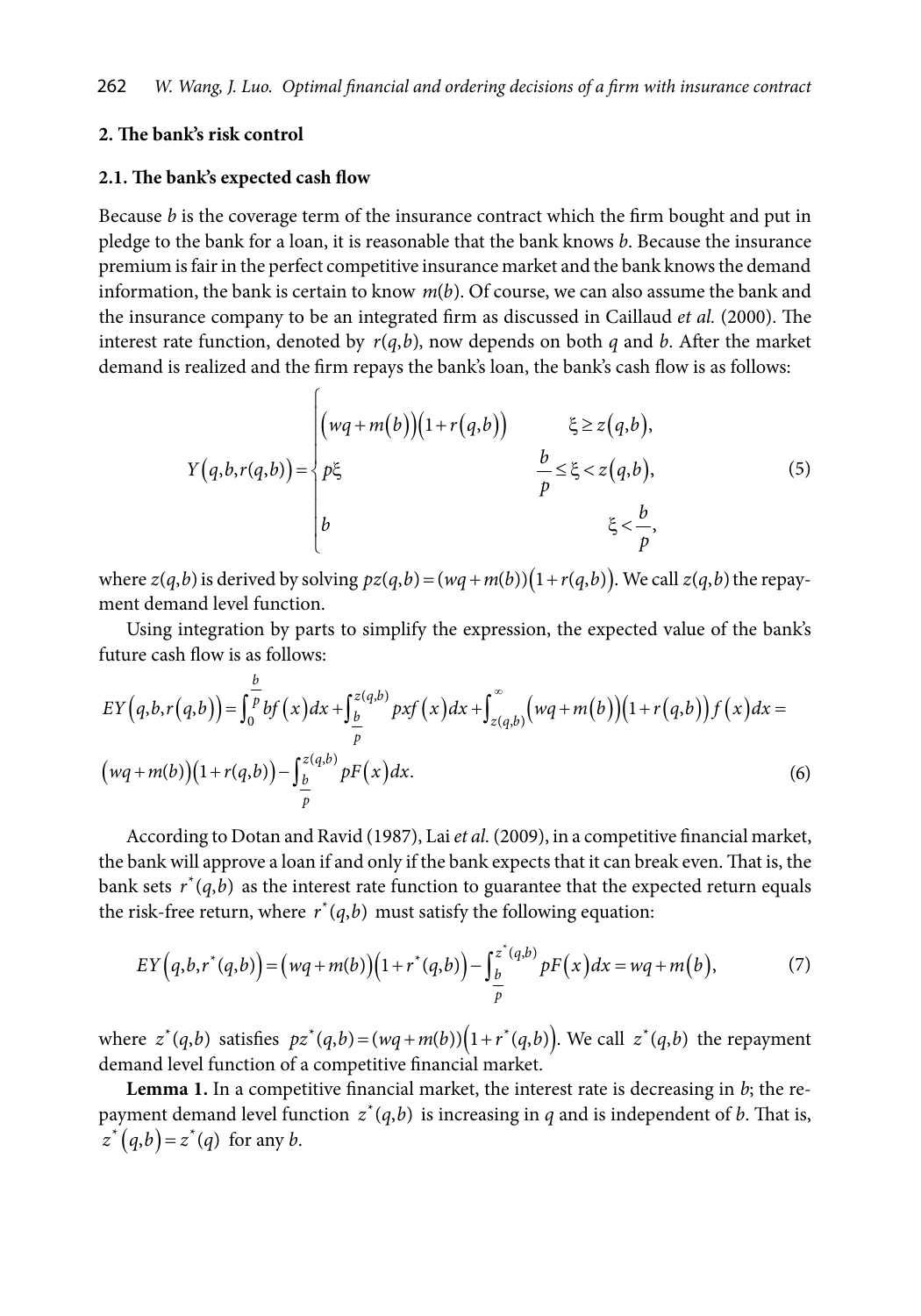Proof: From Eq. (7), let

$$
M\left(q,r^*(q,b),b\right) =
$$
\n
$$
\left(wq+m(b)\right)\left(1+r^*(q,b)\right) - \int_{\frac{b}{p}}^{\frac{(wq+m(b))(1+r^*(q,b))}{p}} pF\left(x\right)dx - wq - m(b).
$$
\n(8)

Based on Implicit Function Theorem, we have:

$$
\frac{\partial r^*(q,b)}{\partial b} = -\frac{\partial M(q,r^*(q,b),b)/\partial b}{\partial M(q,r^*(q,b),b)/\partial r^*(q,b)} = -\frac{\left(1+r^*(q,b)\right)F(\frac{b}{p})}{wq+m(b)} < 0; \tag{9}
$$

$$
\frac{\partial r^*(q,b)}{\partial q} = -\frac{\partial M(q,r^*(q,b),b)/\partial q}{\partial M(q,r^*(q,b),b)/\partial r^*(q,b)} = -\frac{w(1+r^*(q,b))[1-F(z^*(q,b))]-w}{(wq+m(b))[1-F(z^*(q,b))]}.
$$
(10)

According to the definition, we know  $z^*(q,b) = (wq + m(b))(1 + r^*(q,b))$  / p and we have:

$$
\frac{\partial z^*(q,b)}{\partial q} = \frac{w(1+r^*(q,b))}{p} + \frac{(wq+m(b))}{p} \frac{\partial r^*(q,b)}{\partial q} = \frac{w}{p[1-F(z^*(q,b))]}>0; \tag{11}
$$

$$
\frac{\partial z^*(q,b)}{\partial b} = \frac{1+r^*(q,b)}{p}\frac{dm(b)}{db} + \frac{wq+m(b)}{p}\frac{\partial r^*(q,b)}{\partial b} = 0,\tag{12}
$$

which implies the results.

From Lemma 1, we know that for a certain ordering quantity, if the firm buys higher insurance coverage level, it will get lower interest rate from the bank. However, for a certain coverage level, procuring more items does not mean that the firm needs to pay more interests for the loan or can get lower interest rate. For a certain coverage level, if the firm orders more items, it needs higher customer demand level to avoid bankruptcy. However, it is surprising that for a certain ordering quantity, insurance coverage level does not affect repayment demand level needed to avoid bankruptcy. On the one hand, the insurance premium increases and the loan amount increases accordingly with the coverage level. On the other hand, the bank's interest rate decreases with the coverage level. These two effects balance out each other which result in an unchanged repayment demand level for any given coverage level. That is to say, it is not necessary to worry about the increasing of bankruptcy probability when the firm makes a decision on buying insurance. Since the repayment demand level function  $z^*(q,b)$  is independent of *b*, we can replace  $z^*(q,b)$  with  $z^*(q)$  in the following context.

With insurance financing, the firm borrows  $wq + m(b)$  from the bank and should repay  $(wq+m(b))(1+r^*(q,b))$  at the end of the season. What we want to know is whether the firm will buy an insurance coverage level between  $wq + m(b)$  and  $(wq + m(b)) (1 + r^*(q, b)).$ Lemma 2 gives us the answer.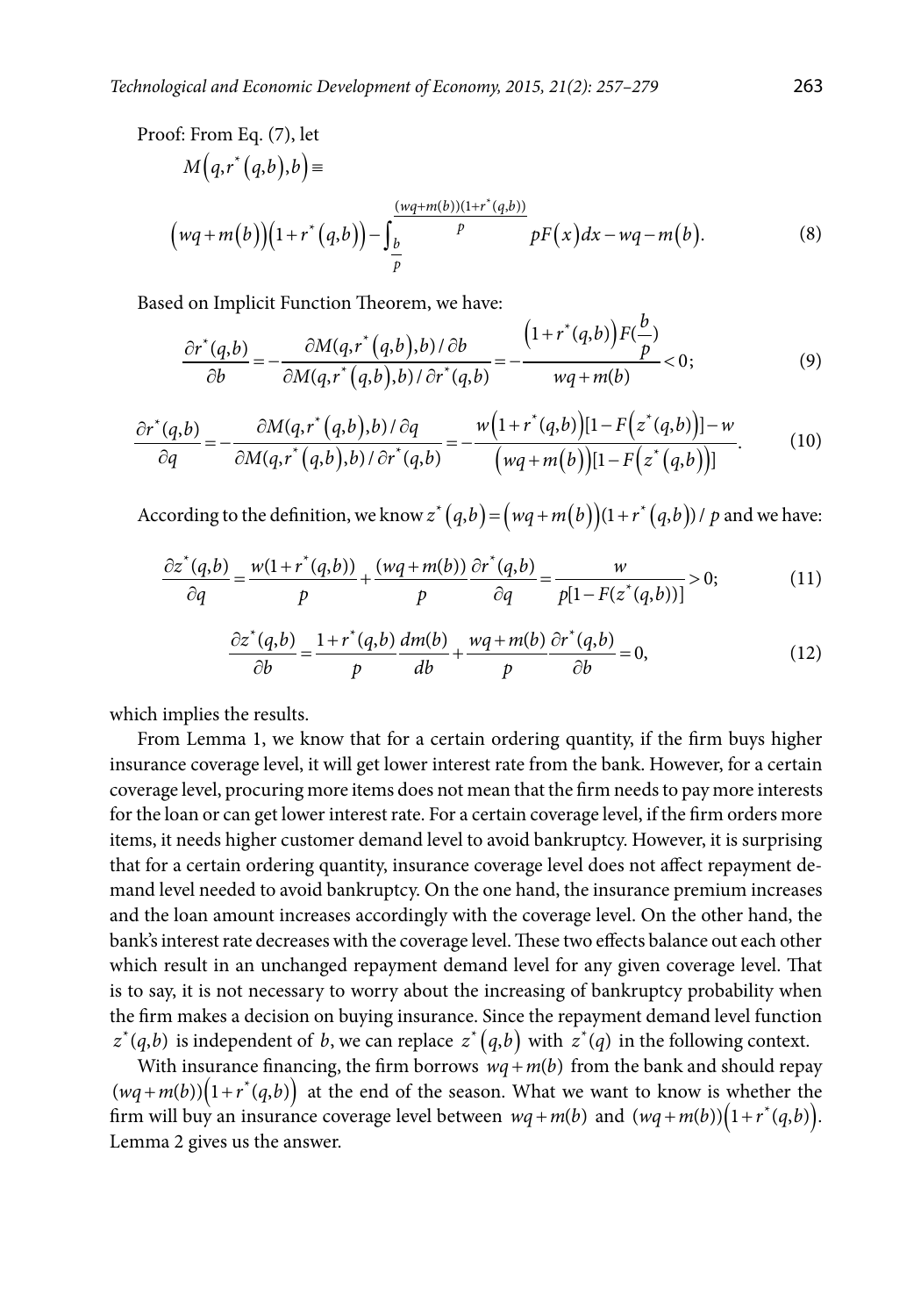**Lemma 2.** In a competitive financial market, for any given *q*,  $b \leq wq + m(b)$  always holds. The result indicates that the firm will not buy a deductible insurance coverage level in excess of the loan.

Proof: Given *q*, we define  $b^{max}$  as the maximum of the insurance coverage. Obviously,  $b^{max}$  satisfies  $b^{max} = (wq + m(b^{max}))(1 + r^{*}(q, b^{max}))$ . According to Lemma 1, we have  $b^{max}=pz^{*}\big(q,b^{max}\big)=pz^{*}(q).$  Hence, for each  $b$  that satisfies  $b<\big(wq+m\big(b\big)\big)\big(1+r^{*}\big(q,b\big)\big)=0$  $pz^*(q)$ , we have  $b < b^{max}$ . According to Eq. (7), we have  $r^*(q, b^{max}) = 0$ , i.e.  $b^{max} = wq + m(b^{max})$ . Define  $T(b) \equiv b - wq - m(b)$  and we have:

$$
\frac{dT(b)}{db} = 1 - F\left(\frac{b}{p}\right) > 0,\tag{13}
$$

which implies that  $T(b)$  is increasing in *b*. Hence, for  $b < b^{max}$ ,  $T(b) < T(b^{max}) = 0$  and  $b < wq - m(b)$ . It implies  $b \leq wq - m(b)$  holds at all time.

# **2.2. The bank's loan limit under a downside risk measurement**

Because of the uncertainty of the market demand, the bank's future cash flow may be more or less than the lending amount, i.e. the bank granting the firm a loan can be risky. Li *et al*. (2011) analysed various risk measurement approaches, such as mean–variance, value-atrisk (VaR), conditional value-at-risk (CVaR), downside risk. First, we study the impact of an insurance policy on the loan limit under a downside risk measurement. Loans become non-performing when borrowers stop making payments and the loans enter default. Banks often use the ratio of non-performing loans (NPL) to total loans as a measure of the quality of their loans. A smaller NPL ratio indicates smaller losses for banks. In our mode, the bank's NPL ratio is  $\left| wq + m(b) - Y(q,b,r^*(q,b)) \right| / (wq + m(b))$ . Let  $\alpha(0 < \alpha < 1)$  be the target NPL ratio, then the downside risk of the bank is defined to be the probability that its performing loan ratio is less than  $1-\alpha$ , i.e.  $Pro\{Y(q,b,r^*(q,b))\leq (1-\alpha)(wq+m(b))\}$ . Let  $\beta(0<\beta<1)$ be the bank's risk limit, which refers to the bank's risk tolerance degree. Then the bank's risk control should let the downside risk satisfy  ${Pro}$   $\{Y(q,b,r^*(q,b))$  <  $(1-\alpha)(wq+m(b))\}$   $\leq \beta$ , i.e. the probability that its performing loan ratio is less than  $1-\alpha$  should be at most  $\beta$ . Unlike the newsvendor model with a VaR constraint which only consider the newsvendor's risk preference in Jammernegg and Kischka (2012), in our model the objective is to maximize the firm's expected profit and the bank's risk control is used as a constraint, i.e. the firm is risk neutral and the bank is risk averse. It is easy to see that the firm's optimal insurance decision satisfies  $b = 0$  or  $b \ge (1 - \alpha)(wq + m(b))$ . The relationship between the insurance coverage level and the loan limit under the downside risk control is described in Proposition 1.

**Proposition 1.** Under the downside risk measurement, (1) without insurance, the bank will set the loan limit as  $\overline{D} = w\overline{q}$ , where  $\overline{q} = \overline{q}_0 = \frac{p}{(1-\alpha)w} F^{-1}(\beta)$  $=\overline{q}_0 \equiv \frac{p}{(1-\alpha)w} F^{-1}(\beta)$  is the ordering limit; (2) with the insurance policy of coverage level *b* the bank will set the loan limit as  $\overline{D} = \frac{b}{1-\alpha}$ , and the firm's ordering limit is  $\overline{q} = \overline{q}_d(b) = \frac{b}{(1-\alpha)w} - \frac{m(b)}{w}$ , and  $\overline{q}_d(b)$  is increasing in *b*.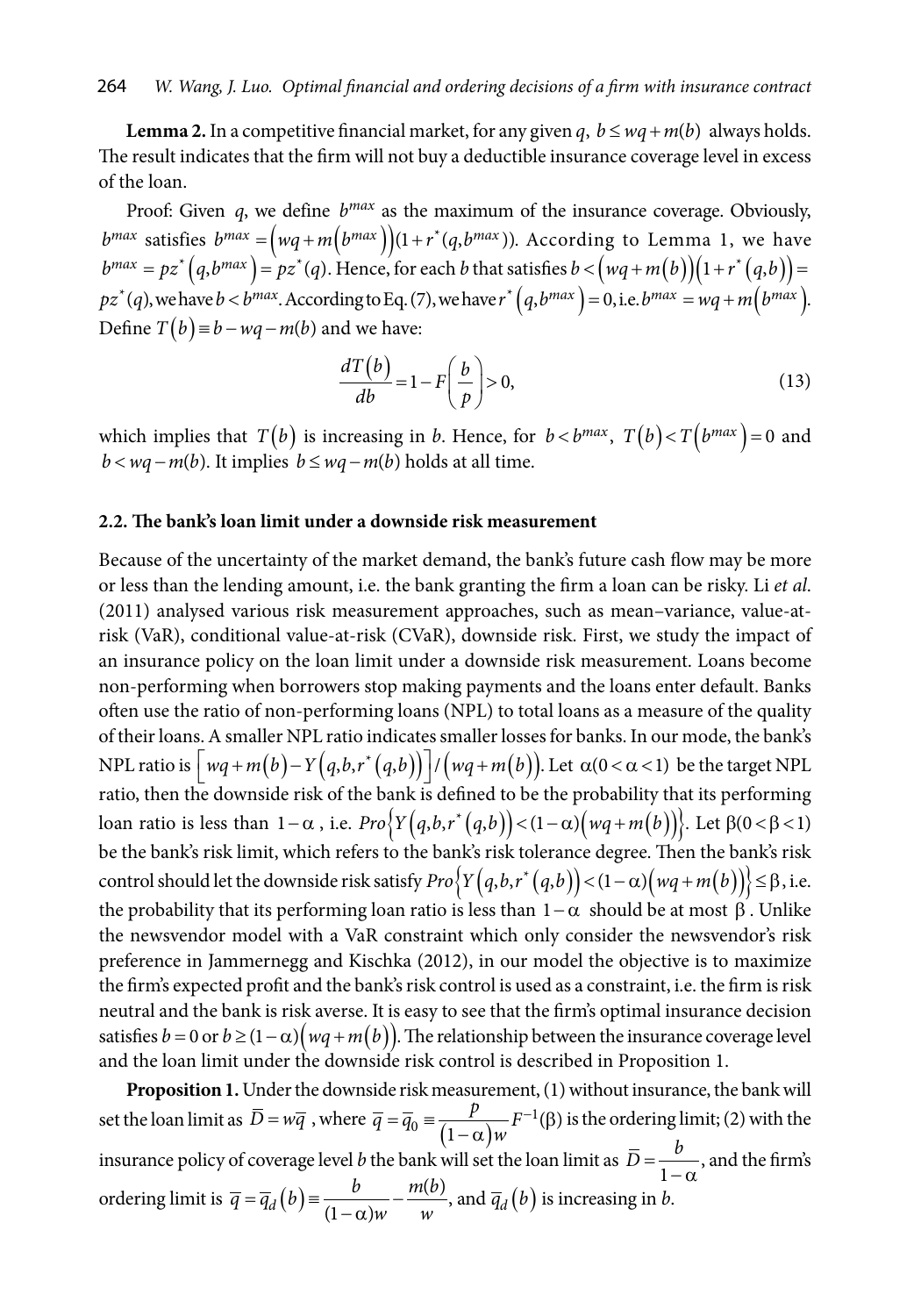Proof: When  $b = 0$ , the bank's downside risk is  $Pro\left\{ p\xi < (1 - \alpha) wq \right\} = F\left( \frac{(1 - \alpha) wq}{p} \right)$  $(1-\alpha)$ wq  $\left|\xi\right|<\left(1-\alpha\right)wq\right\}=F\left|\frac{\xi\left(1-\alpha\right)-1}{\alpha}\right|$  $( P_{-} )$ . To let its downside risk be no more than the risk limit, the bank will set the loan limit as  $\bar{D} = w\bar{q}_0$ , where  $\overline{q}_0 = \frac{p}{(1-\alpha)w} F^{-1}(\beta)$  $=\frac{p}{(1-\alpha)w}F^{-1}(\beta)$  is the ordering limit. When  $b \ge (1-\alpha)\left(wq+m(b)\right)$ , the bank's downside risk is  $Pro{b < (1-\alpha)(wq+m(b))} = 0$  which is always less than the risk limit. Let  $R(q) = b - (1 - \alpha)(wq + m(b))$ . Because  $R'(q) < 0$ , given *b*, there exists a critical value  $\overline{q}_d(b)$ such that when  $q > \overline{q}_d(b)$ , we have  $R(q) < 0$  and  $Pro\{b < (1-\alpha)(wq+m(b))\} = 1$ ; when  $q \leq \overline{q}_d(b)$ , we have  $R(q) \geq 0$  and  $Pro\{b < (1-\alpha)(wq+m(b))\} = 0$ . That is to say, the firm's ordering limit is  $\overline{q}_d(b)$ . Because

$$
\frac{d\overline{q}_d(b)}{db} = \frac{1 - (1 - \alpha)F(\frac{b}{p})}{(1 - \alpha)w} > 0,
$$
\n(14)

 $\overline{q}_d(b)$  is increasing in *b*.

From Proposition 1, under the downside risk measurement, the bank will set a loan limit to control its risk to be below the risk limit. Without insurance, the loan limit increases with the risk limit, so does the ordering limit. With the insurance policy of coverage level *b*, the loan limit equals to the inflated coverage level, where the inflation factor is  $(1/1 - \alpha)$ . Interestingly, both the loan limit and the ordering limit are independent of the risk limit. There exists a critical value  $\overline{b}$  satisfying  $\overline{q}_d(\overline{b}) = \frac{p}{(1-\alpha)w} F^{-1}(\beta)$  $=\frac{p}{(1-\alpha)w}F^{-1}(\beta)$  such that when the coverage level is no more than the critical value, the insurance policy does not work for raising the bank's loan limit; when the coverage level is higher than the critical value, the insurance policy can raise the bank's loan limit. That is to say, under the downside risk measurement, the firm should buy an insurance of high coverage level, or the firm should not buy insurance.

### **2.3. The bank's loan limit under a variance risk measurement**

Since the bank earns zero profit in the perfect competitive financial market in our model, the bank's risk can be denoted by the variance of this risky lending. Next, we study the impact of an insurance policy on the loan limit under a variance risk measurement as follows:

$$
VarY(q,b,r^*(q,b)) = EY^2(q,b,r^*(q,b)) - [EY(q,b,r^*(q,b))]^2 = \int_0^b \frac{b}{p} b^2 f(x) dx +
$$
  

$$
\int_{\frac{b}{p}}^{z^*(q)} p^2 x^2 f(x) dx + \int_{z^*(q)}^{\infty} (wq+m(b))^2 (1+r^*(q,b))^2 f(x) dx - (wq+m(b))^2 =
$$
  

$$
(wq+m(b))^2 (1+r^*(q,b))^2 - \int_{\frac{b}{p}}^{z^*(q)} 2p^2 x F(x) dx - (wq+m(b))^2.
$$
 (15)

Therefore, the bank's risk is affected by the firm's decisions of *q* and *b*. Next, we study the impact of the change of the firm's ordering quantity and insurance coverage level on the bank's risk, and we have Lemma 3.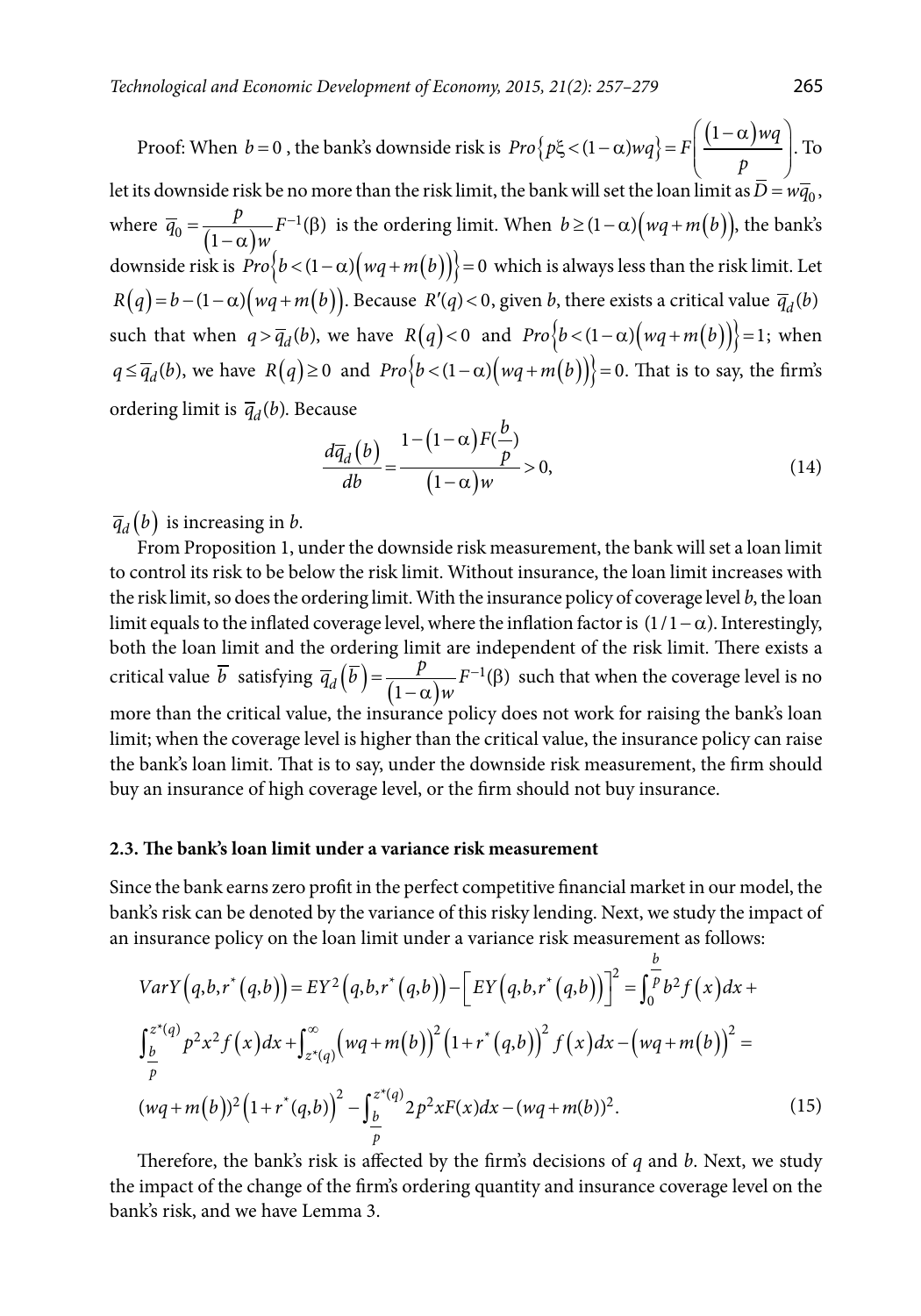**Lemma 3.** In a competitive financial market, the bank's risk is increasing in *q* and decreasing in *b*.

Proof: Taking derivatives with respect to *q* and *b*, we obtain:

$$
\frac{\partial VarY\left(q,b,r^{*}(q,b)\right)}{\partial q} =
$$
\n
$$
2(wq+m(b))w\left(1+r^{*}(q,b)\right)^{2}+\left(wq+m(b)\right)^{2}2\left(1+r^{*}(q,b)\right)\frac{\partial r^{*}(q,b)}{\partial q} - 2p^{2}z^{*}(q)F\left(z^{*}(q)\right)\frac{dz^{*}(q)}{dq} - 2\left(wq+m(b)\right)w = 2wr^{*}(q,b)\left(wq+m(b)\right); \qquad (16)
$$
\n
$$
\frac{\partial VarY\left(q,b,r^{*}(q,b)\right)}{\partial b} =
$$
\n
$$
2(wq+m(b))\frac{dm(b)}{db}\left(1+r^{*}(q,b)\right)^{2}+\left(wq+m(b)\right)^{2}2\left(1+r^{*}(q,b)\right)\frac{\partial r^{*}(q,b)}{\partial b} + 2bF\left(\frac{b}{p}\right) - 2\left(wq+m(b)\right)\frac{dm(b)}{db} = -2\left(wq+m(b)-b\right)F\left(\frac{b}{p}\right).
$$
\n
$$
\frac{\partial VarY(a,b,r^{*}(a,b))}{\partial b}.
$$
\n(17)

It is easy to see that  $\frac{\partial VarY(q, b, r^*(q, b))}{\partial q} \ge 0$  $\frac{\partial VarY(q, b, r^*(q, b))}{\partial q} \ge 0$  holds. According to Lemma 2, we have  $\frac{VarY(q, b, r^*(q, b))}{\partial b} \leq 0$  $\frac{\partial VarY(q, b, r^*(q, b))}{\partial b} \le 0$ . For any *b* that satisfies  $b < wq + m(b)$ , the two inequalities hold strictly. Hence, in a competitive financial market, the bank's risk is increasing in *q* and decreasing in *b*.

Due to government regulation, we assume the bank must limit its risk within a fixed range. To achieve this goal, the bank has to set a loan limit since the risk is increasing in the firm's ordering quantity according to Lemma 3. In order to get a higher loan limit, the firm can purchase an insurance policy to reduce the bank's risk. We assume that the bank sets risk limit as *var*. The relationship between the insurance coverage level and the loan limit under the variance risk control is described in Proposition 2.

**Proposition 2.** Under the variance risk measurement, with the insurance policy of coverage level *b*, the bank will set the loan limit as  $\overline{D} = w\overline{q} + m(b)$ , where  $\overline{q} = \overline{q}_v(b)$  is the ordering limit function that satisfies  $VarY(\overline{q}_v(b), b, r^*(\overline{q}_v(b), b)) = \overline{var}$ , and  $\overline{q}_v(b)$  is increasing in *b*.

Proof: According to Lemma 3, the risk taken by the bank is increasing in *q*, and given the bank's risk limit  $\overline{var}$ ,  $\overline{q}_v(b)$  solves  $VarY(\overline{q}_v(b), b, r^*(\overline{q}_v(b), b)) = \overline{var}$ .

Let  $V(\overline{q}_v(b), b) = VarY(\overline{q}_v(b), b, r^*(\overline{q}_v(b), b)) - \overline{var}$ . Based on Implicit Function Theorem, we have:

$$
\frac{d\overline{q}_{v}(b)}{db} = -\frac{\partial V(\overline{q}_{v}(b),b)/\partial b}{\partial V(\overline{q}_{v}(b),b)/\partial \overline{q}_{v}(b)} = \frac{(w\overline{q}_{v}(b) + m(b) - b)F(\frac{b}{p})}{wr^{*}(\overline{q}_{v}(b),b)(w\overline{q}_{v}(b) + m(b))} > 0.
$$
\n(18)

Hence, the ordering limit is increasing in the insurance coverage level *b*.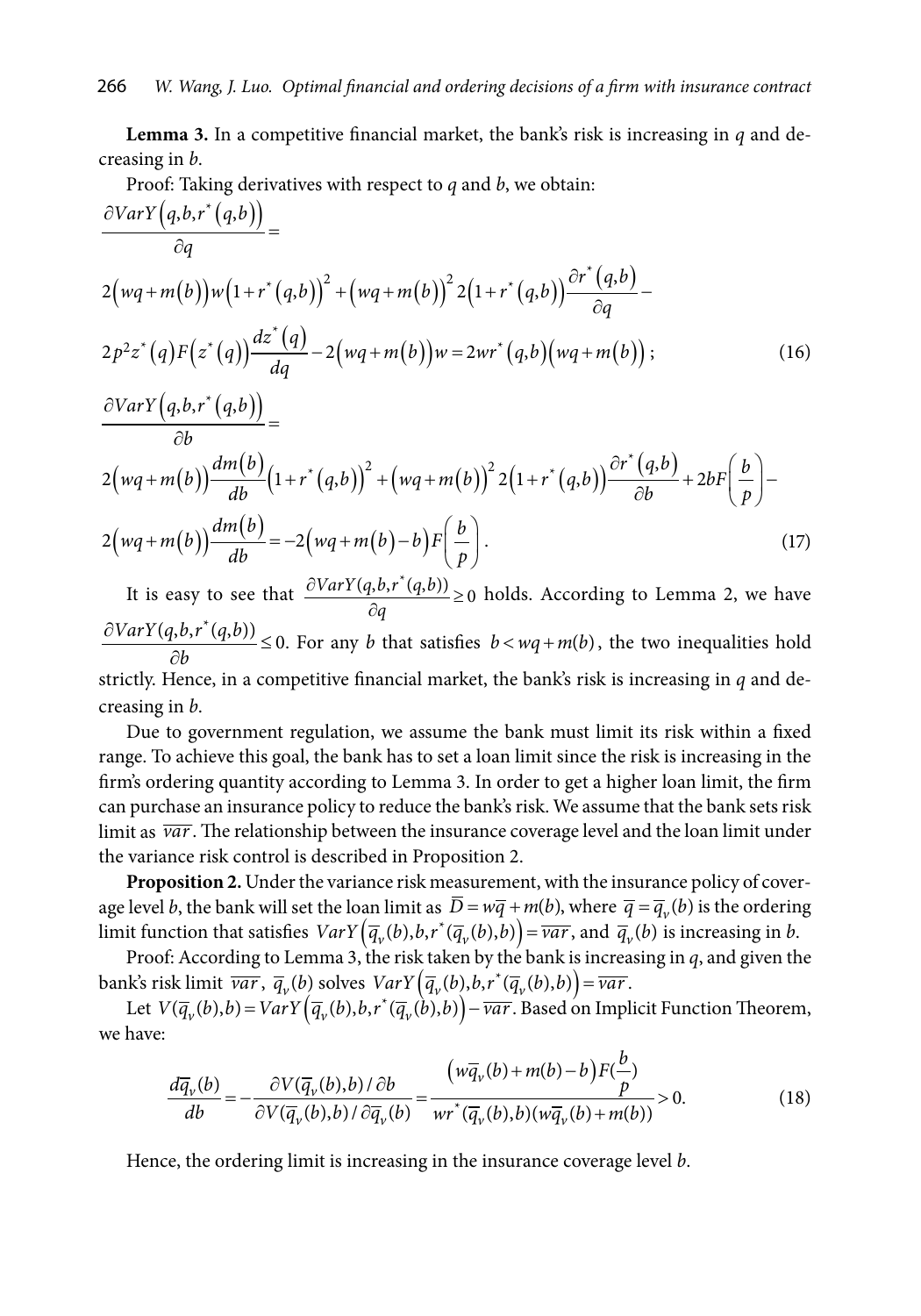From Proposition 2, under the variance risk measurement, the bank will also control its risk through setting a loan limit. If the firm buys higher insurance coverage level, the loan limit is higher and the firm can obtain opportunities of earning more profit since it can borrow more money from the bank. However, the firm needs to pay a higher insurance premium. Conversely, if the firm buys lower insurance coverage, the loan limit is lower and the firm may lose some market chance since it can only borrow less money from the bank. Of course, the firm does not need to pay too much premium. For given *b*, both the loan limit and the ordering limit are increasing in the risk limit.

# **3. The firm's optimal ordering and insurance decisions**

Since buying insurance increases the cost and also increases the ordering limit, the firm needs to decide the optimal ordering quantity and insurance coverage level to maximize its expected profit. In theory, the bank will let the firm know its risk control policy, i.e. the risk limit, so that the firm can make the optimal ordering and insurance decisions to satisfy the bank's risk control condition. In practice, the bank usually cooperates with the insurance company to design a financing plan for the firm. For example, in July 2012, China Export Credit Insurance Company and Bank of China jointly signed to Sunivo, a supply chain solutions provider, launched credit insurance, credit financing and other financial services specifically for small and medium-sized enterprises' import and export business (see Yi 2012). They have published a menu, from which the firm knows how much coverage should be bought for a certain loan. Another channel from which the firm knows the bank's risk limit is cross selling. For example, China Export Credit Insurance Company and China Construction Bank have cooperated with each other and performed cross selling. When the firm applies for a loan to the bank, the bank will introduce its risk control policy and prompt the firm to use the credit insurance financing method. Also, when the insurance company's client faces financial difficulties, the insurance company will recommend the cooperative bank and introduce its risk control policy to the client (see Pan 2008).

We observe that  $pq \ge ( wq + m(b) ) (1 + r^* (q, b))$  must hold to guarantee the firm's participation. It is easy to see that the inequality holds if *p* is big enough or *w* is small enough. In other words, the product market's profit rate has to be high enough to ensure the firm's participation. If the product profit margin is not high enough (i.e.  $pq \geq (wq + m(b))(1 + r^*(q, b))$ , does not hold), it is not profitable for the firm to carry and sell the product.

#### **3.1. The firm's expected profit**

The firm's future profit in a competitive financial market can be calculated as follows:

$$
\pi(q,b) = \begin{cases} pq - (wq + m(b))\left(1 + r^*(q,b)\right), & \xi \ge q; \\ p\xi - \left(wq + m(b)\right)\left(1 + r^*(q,b)\right), & z^*(q) \le \xi < q; \\ 0, & \xi < z^*(q), \end{cases}
$$
(19)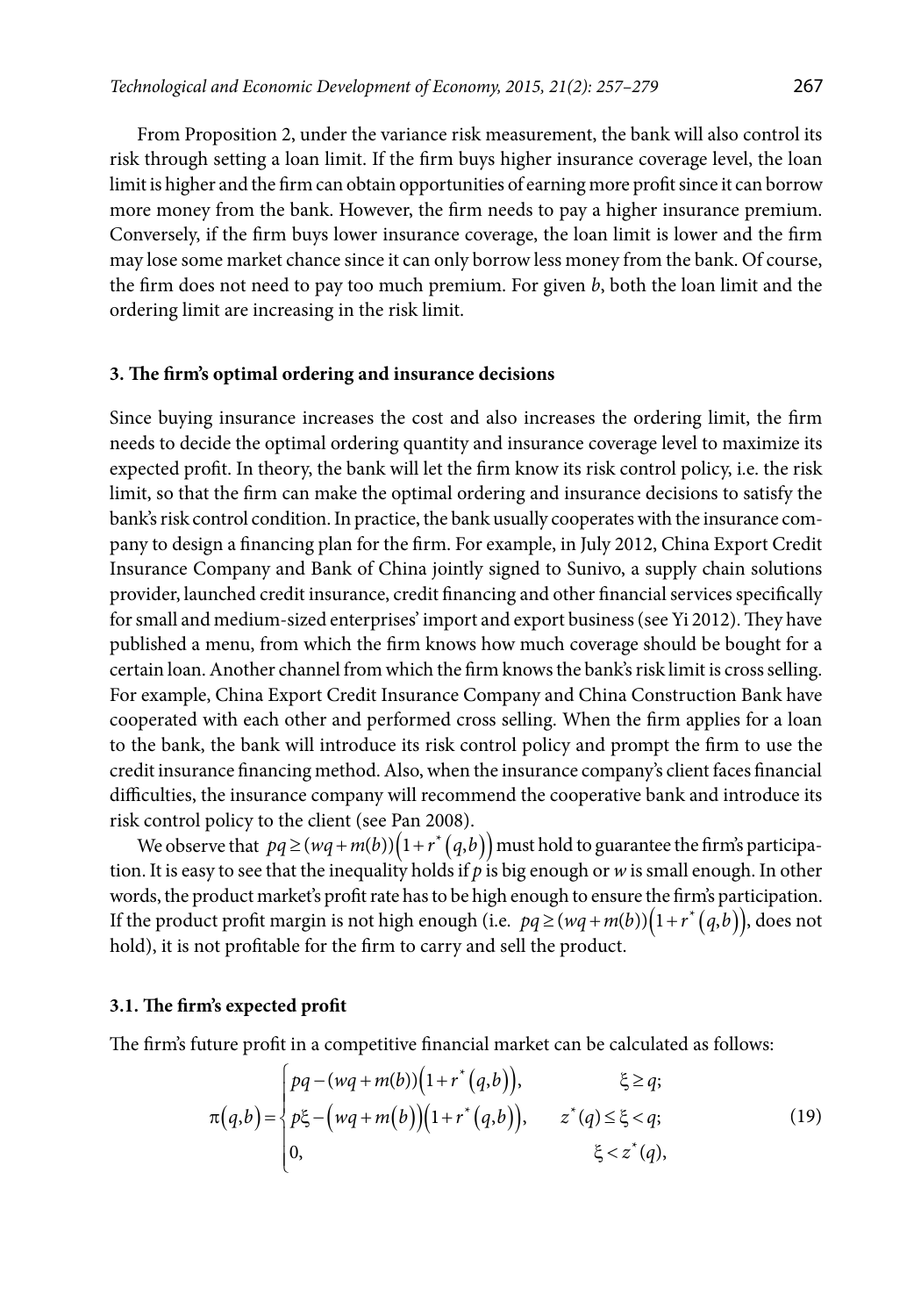With the bank's breakeven condition, the firm's expected profit is:

$$
E\pi(q,b) = \int_{z^*(q)}^q \Big[ px - \Big( wq + m(b) \Big) \Big( 1 + r^*(q,b) \Big) \Big] f(x) dx +
$$
  

$$
\int_q^{\infty} \Big[ pq - \Big( wq + m(b) \Big) \Big( 1 + r^*(q,b) \Big) \Big] f(x) dx - m(b) =
$$
  

$$
\int_0^q pxf(x) dx + \int_q^{\infty} pqf(x) dx - \Big( wq + m(b) \Big).
$$
 (20)

We find that the firm's expected profit function with the insurance contract is equal to the classical expected profit function less the premium function.

With the bank's loan limit, the firm's optimization model can be formulated by:

$$
\max_{q,b} E\pi(q,b) = \int_0^q pxf(x)dx + \int_q^\infty pqf(x)dx - (wq+m(b));\tag{21}
$$

$$
\text{s.t. } q \le \overline{q}. \tag{22}
$$

# **3.2. The firm's decisions under the downside risk measurement**

From Eq. (21), we can see that the firm's expected profit function is concave with respect to *q* and attains the maximum at  $q = q^N$  for given *b*. If  $\overline{q}_0 \ge q^N$ , the bank's risk control will not restrict the firm's optimal ordering decision. Since the firm's expected profit is decreasing in *b* for given *q*, the firm will not buy insurance. If  $\bar{q}_0 < q^N$ , without insurance, the firm cannot choose the classical ordering quantity. According to the analysis in Section 2.2, the firm's optimal insurance decision satisfies  $b = 0$  or  $b \ge (1 - \alpha)(wq + m(b))$ . When  $b = 0$ , the firm's optimal ordering quantity is  $\bar{q}_0$ . We define the firm's optimal expected profit as  $\Pi^*(0)$ . When  $b \geq (1 - \alpha) (wq + m(b))$ , i.e.  $q \leq \overline{q}_d(b)$ , since  $\overline{q}_d(b)$  is increasing in *b* and the firm's expected profit is decreasing in *b*, the firm's optimal insurance coverage level should let its ordering quantity be equal to  $\bar{q}_d(b)$  and the firm's optimization model can be formulated as:

$$
\max_{b} E\pi(b) = \int_0^{\overline{q}_d(b)} pxf(x)dx + \int_{\overline{q}_d(b)}^{\infty} p\overline{q}_d(b)f(x)dx - \big(w\overline{q}_d(b) + m(b)\big).
$$
 (23)

We solve the optimization problem above and define the firm's optimal insurance coverage level and optimal expected profit as  $b^S$  and  $\Pi^*(b^S)$ . Comparing  $\Pi^*(0)$  with  $\Pi^*(b^S)$ , we have the following proposition.

**Proposition 3.** Under the downside risk measurement, (1) if  $\overline{q}_0 \geq q^N$ , i.e.  $\beta \geq F \left( \frac{(1-\alpha) w q^N}{p} \right)$  $\beta \geq F\left(\frac{(1-\alpha)mq^N}{r}\right)$  $( P )$ , the firm's optimal insurance coverage level is  $b^* = 0$  and optimal ordering quantity is  $q^* = q^N$ ; (2) if  $\overline{q}_0 < q^N$ , i.e.  $\beta < F\left(\frac{(1-\alpha)mq^N}{p}\right)$  $(1-\alpha)$ wq<sup>N</sup>  $\beta < F$ |  $\frac{(1-\alpha)^{n}T}{T}$  $( P \)$ , the firm's optimal insurance coverage level is  $b^* = 0$  for  $\Pi^*$   $(0) \ge \Pi^*$   $(b^S)$  and  $b^* = b^S$  for  $\Pi^*$   $(0) < \Pi^*$   $(b^S)$  and optimal ordering quantity is  $q^* = \overline{q}_0$  for  $b^* = 0$  and  $q^* = \overline{q}_d(b^S)$  for  $b^* = b^S$ , where  $b^S$  satisfies: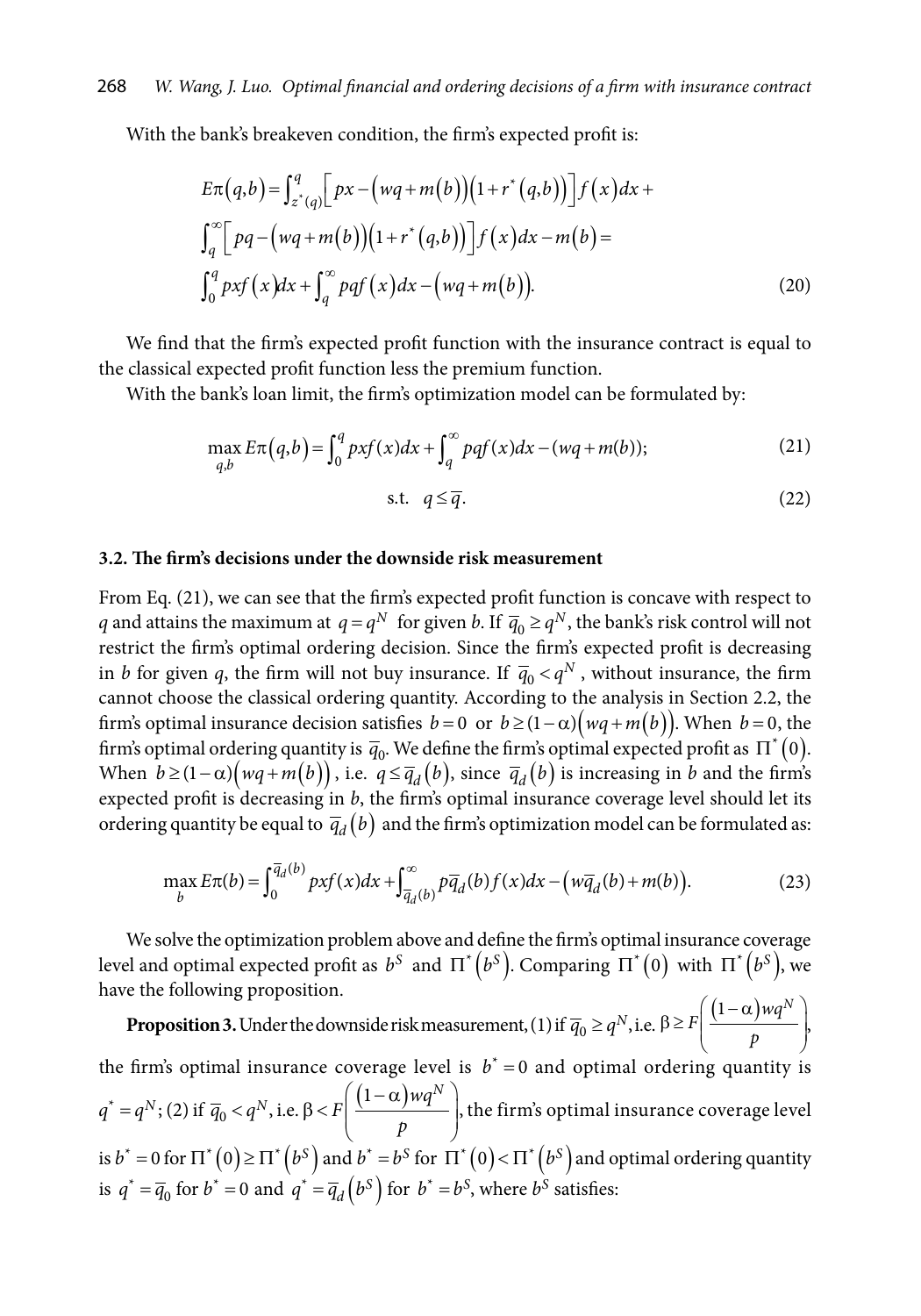$$
\frac{p}{w} \left[ \frac{1}{1-\alpha} - F \left( \frac{b^S}{p} \right) \right] \left[ 1 - F \left( \overline{q}_d \left( b^S \right) \right) \right] = \frac{1}{1-\alpha}.
$$
\n(24)

Proof: If  $\overline{q}_0 < q^N$ , solving the optimization problem in Eq. (23), we have:

$$
\frac{dE\pi(b)}{db} = \frac{p}{w} \left[ \frac{1}{1-\alpha} - F\left(\frac{b}{p}\right) \right] \left[ 1 - F\left(\overline{q}_d\left(b\right)\right) \right] - \frac{1}{1-\alpha}.
$$
\n(25)

Because  $\frac{dE\pi(b)}{dE}$  $\frac{d\pi(b)}{db}$  is decreasing in *b*,  $E\pi(b)$  is concave and attains the maximum at  $b = b^S$ , where  $b^S$  is the unique solution which lets Eq. (25) be equal to zero. Also we should compare the firm's optimal expected profit when  $b = b^S$  with that when  $b = 0$ . The firm's optimal insurance coverage level is the one which lets its expected profit be higher.

From Proposition 3, when the bank's downside risk limit is no lower than a certain level, the bank's loan limit is higher than the loan amount needed for the classical ordering quantity and the firm will not buy insurance. That is because buying insurance will add the firm's cost, i.e. transfer part of the firm's profit to the insurance company who shares the market demand risk. When the bank's risk limit is lower than the certain level, the firm should buy an insurance policy or not depends on whether its expected profit increases arising from the increase of ordering quantity are larger than the insurance premium. Moreover, it is interesting that  $b^S$  is independent of  $\beta$ , i.e. the optimal coverage level is independent of the bank's downside risk limit when the firm decides to buy an insurance policy. That is because the firm's optimal ordering quantity is equal to the ordering limit when buying insurance and the ordering limit is independent of β. The firm should lay more attention on whether to buy insurance instead of too much attention on the amount of coverage. Once the firm buys an insurance policy, the bank's NPL ratio will be controlled to be below the target level.

# **3.3. The firm's decisions under the variance risk measurement**

Under the variance risk measurement, Eq. (22) becomes  $q \leq \overline{q}_v(b)$ . Solving the firm's optimization problem, we have the following proposition.

**Proposition 4.** Under the variance risk measurement, (1) if  $\overline{q}_v(0) \ge q^N$ , i.e.  $\overline{var} \geq VarY(q^N, 0, r^*(q^N, 0))$ , the firm's optimal insurance coverage level is  $b^* = 0$  and optimal ordering quantity is  $q^* = q^N$ ; (2) if  $\overline{q}_v(0) < q^N$ , i.e.  $\overline{var} < VarY(q^N, 0, r^*(q^N, 0))$ , the firm's optimal insurance coverage level  $b^*$  and optimal ordering quantity  $q^*$  satisfy:

$$
\left[q^* = F^{-1}\left[1 - \frac{w((wq^* + m(b^*))((1+r^*(q^*,b^*)) - b^*)}{p(wq^* + m(b^*) - b^*)}\right];\right]
$$
\n(26)

$$
\left[ \left( wq^* + m(b^*) \right)^2 \left( 1 + r^*(q^*, b^*) \right)^2 - \int_{\frac{b^*}{p}}^{\frac{z^*(q^*)}{p}} 2p^2 x F(x) dx - \left( wq^* + m(b^*) \right)^2 = \overline{var}. \tag{27}
$$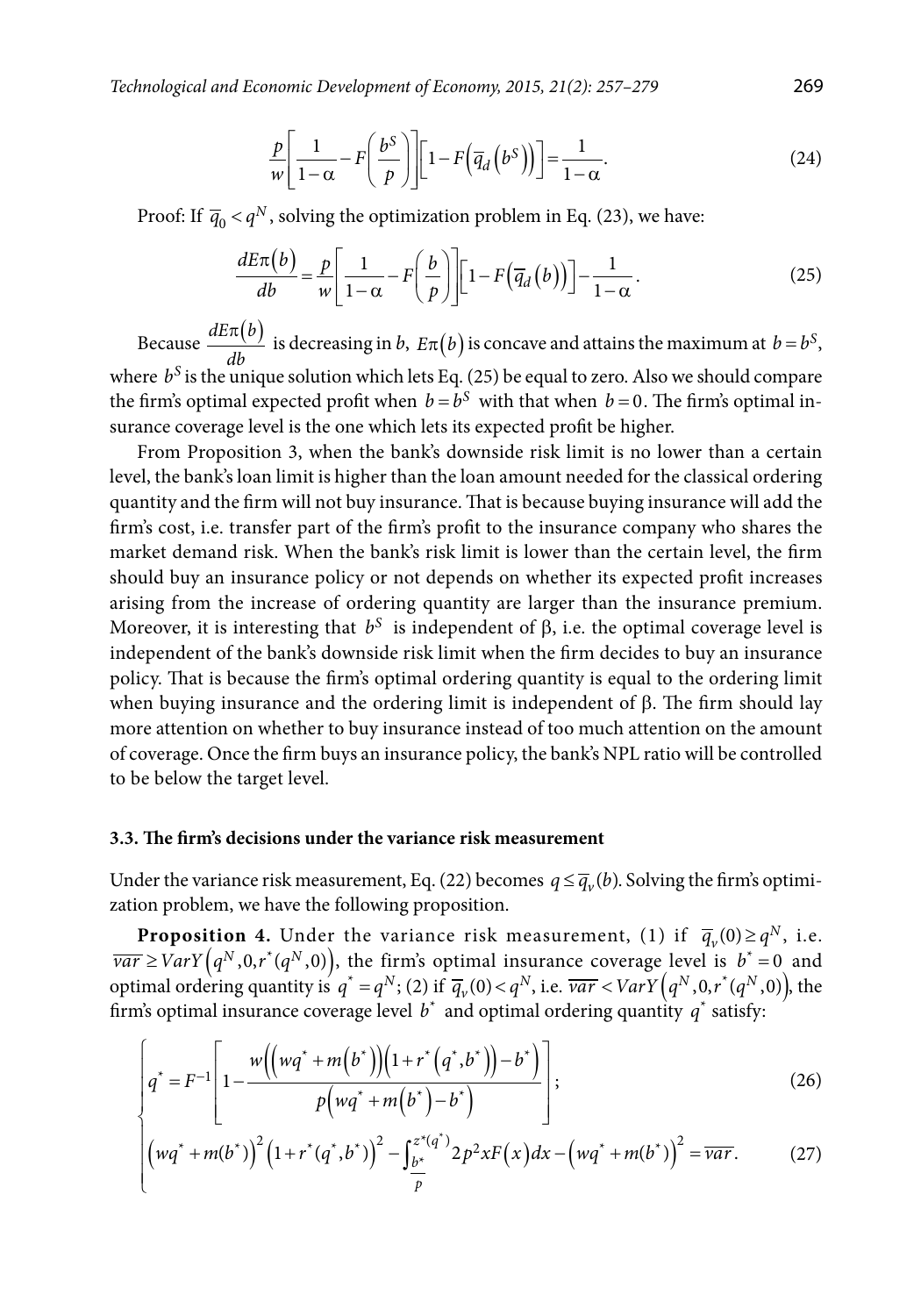Proof: Given *b*,  $E\pi(q,b)$  is concave with respect to *q*, increasing for  $q \leq q^N$  and decreasing for  $q \ge q^N$ . Hence if  $\overline{q}_v(b) \ge q^N$ , then the optimal ordering quantity is  $q^* = q^N$ ; else if  $\overline{q}_{v}(b) < q^{N}$ , then the optimal ordering quantity is  $q^{*} = \overline{q}_{v}(b)$ . Because  $E\pi(q,b)$  is decreasing with respect to *b*. Hence if  $\overline{q}_v(0) \geq q^N$ , because  $VarY(q, b, r^*(q, b))$  is increasing in *q*, we have  $\overline{var} = VarY(\overline{q}_v(0),0,r^*(\overline{q}_v(0),0)) \geq VarY(q^N,0,r^*(q^N,0))$  and the firm's optimal ordering quantity is  $q^* = q^N$  and optimal insurance coverage level is  $b^* = 0$ . If  $\overline{q}_v(0) < q^N$ , i.e.  $\overline{var}$  < VarY  $(q^N, 0, r^*(q^N, 0))$ , define  $b^N$  which satisfies  $\overline{q}_v(b^N) = q^N$  and we have  $b^* \le b^N$ and  $q^* = \overline{q}_v(b^*)$ , i.e. Eq. (22) can be changed into:

$$
VarY(q, b, r^*(q, b)) = \overline{var}.
$$
 (28)

Defining  $\lambda$  as the multiplier of the optimization model, the Lagrangean function is:

$$
L(q,b,\lambda) =
$$
  
\n
$$
\int_0^q pxf(x)dx + \int_q^\infty pqf(x)dx - (wq+m(b)) - \lambda[(wq+m(b))^2 (1+r^*(q,b))^2 -
$$
  
\n
$$
\int_{\frac{b}{q}}^{z^*(q)} 2p^2xF(x)dx - (wq+m(b))^2 - \overline{var}].
$$

Taking derivatives with respect to  $q$ ,  $b$  and  $\lambda$ , we obtain:

$$
\frac{\partial L(q,b,\lambda)}{\partial q} = p \Big[ 1 - F(q) \Big] - w - 2\lambda wr^*(q,b) \Big( wq + m(b) \Big); \tag{29}
$$

$$
\frac{\partial L(q,b,\lambda)}{\partial b} = -F\bigg(\frac{b}{p}\bigg) + 2\lambda \big(wq + m(b) - b\bigg)F\bigg(\frac{b}{p}\bigg);
$$
\n(30)

$$
\frac{\partial L(q,b,\lambda)}{\partial \lambda} = \left(wq + m(b)\right)^2 \left(1 + r^*(q,b)\right)^2 - \int_{\frac{b}{p}}^{\frac{z^*(q)}{2}} 2p^2 x F(x) dx - \left(wq + m(b)\right)^2 - \overline{var}.\tag{31}
$$

To find  $q^*$ ,  $b^*$  and  $\lambda^*$ , set Eqs (29), (30), (31) equal to zero and we have:

$$
\lambda^* = \frac{1}{2(wq^* + m(b^*) - b^*)};\tag{32}
$$

$$
q^* = F^{-1} \left[ 1 - \frac{w((wq^* + m(b^*)) (1 + r^* (q^*, b^*)) - b^*)}{p(wq^* + m(b^*) - b^*)} \right];
$$
\n(33)

$$
\left(wq^* + m(b^*)\right)^2 \left(1 + r^*(q^*, b^*)\right)^2 - \int_{\frac{b^*}{p}}^{z^*(q^*)} 2p^2 x F(x) dx - \left(wq^* + m(b^*)\right)^2 = \overline{var}.
$$
 (34)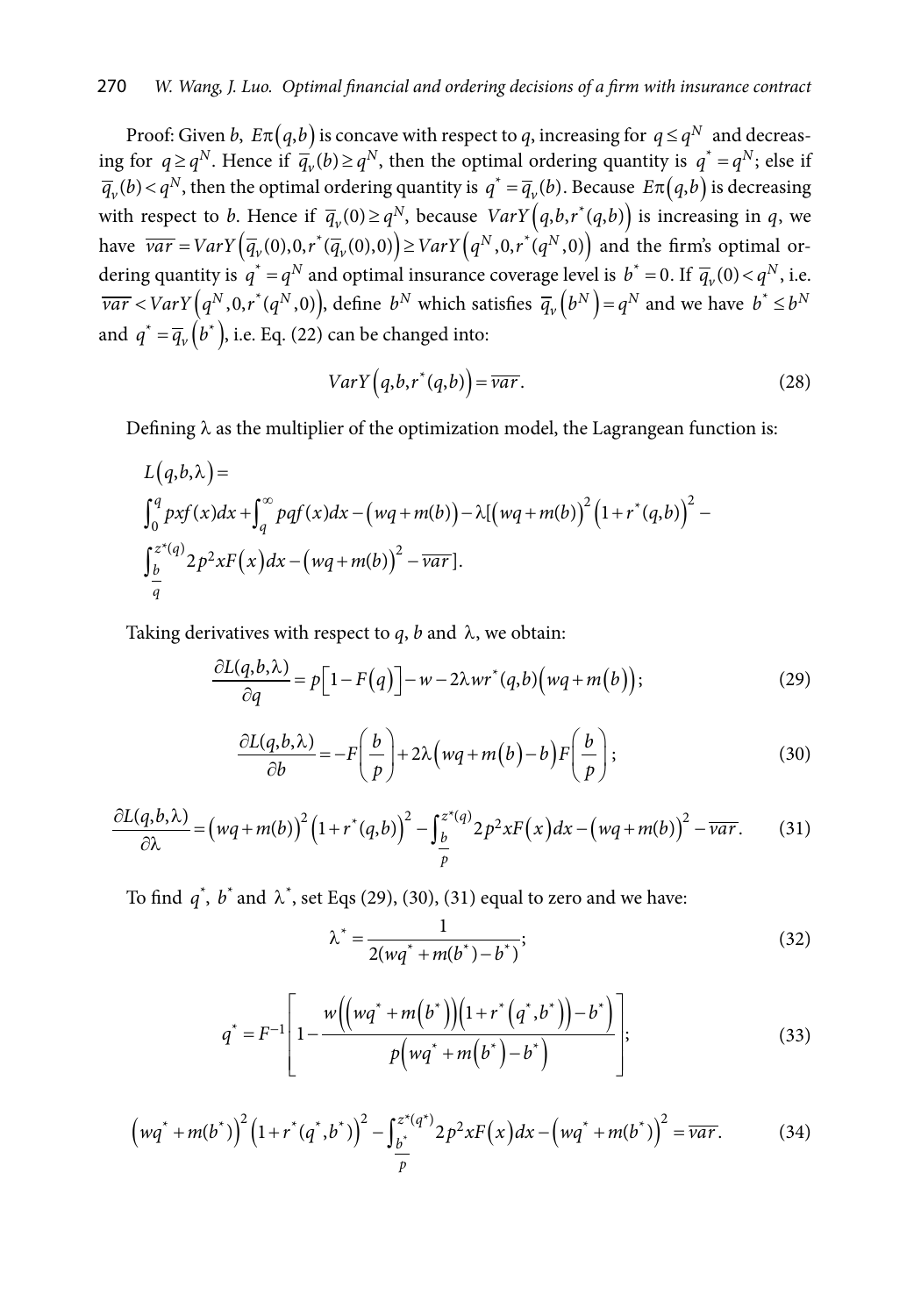We compute the second-order partials:

$$
\frac{\partial^2 L(q^*,b^*,\lambda^*)}{\partial q^2} = -pf(q^*) - 2\lambda^*w^2 \left[ \frac{F(z^*(q^*))}{1 - F(z^*(q^*))} \right] =
$$
  

$$
-pf(q^*) - \frac{w^2}{wq^* + m(b^*) - b^*} \left[ \frac{F(z^*(q^*))}{1 - F(z^*(q^*))} \right] < 0 ;
$$
 (35)

$$
\frac{\partial^2 L(q^*,b^*,\lambda^*)}{\partial b^2} = -\frac{1}{p}f\left(\frac{b^*}{p}\right) - 2\lambda^*\left[1 - F\left(\frac{b^*}{p}\right)\right]F\left(\frac{b^*}{p}\right) - \frac{2\left(wq^* + m\left(b^*\right) - b^*\right)}{p}f\left(\frac{b^*}{p}\right) = \frac{\left[1 - F\left(\frac{b^*}{p}\right)\right]F\left(\frac{b^*}{p}\right)}{wq^* + m\left(b^*\right) - b^*} < 0 ;\tag{36}
$$

$$
\frac{\partial^2 L(q^*,b^*,\lambda^*)}{\partial q \partial b} = \frac{\partial^2 L(q^*,b^*,\lambda^*)}{\partial b \partial q} = 2\lambda^* w F\left(\frac{b^*}{p}\right) = \frac{w F\left(\frac{b^*}{p}\right)}{w q^* + m(b^*) - b^*} > 0
$$
(37)

and form the Hessian:

$$
|H| = \frac{\begin{vmatrix} \frac{\partial^2 L}{\partial t} & \frac{\partial^2 L}{\partial t} & \frac{\partial^2 L}{\partial t} & \frac{\partial^2 L}{\partial t} \\ \frac{\partial^2 L}{\partial t} & \frac{\partial^2 L}{\partial t} & \frac{\partial^2 L}{\partial t} & \frac{\partial^2 L}{\partial t} \end{vmatrix}}{\frac{\partial^2 L}{\partial t^2}} =
$$
  

$$
\frac{pf(q^*)F\left(\frac{b^*}{p}\right)}{wq^* + m(b^*) - b^*} \left[1 - F\left(\frac{b^*}{p}\right)\right] + \frac{w^2 F\left(\frac{b^*}{p}\right)}{(wq^* + m(b^*) - b^*)^2} \left[ \frac{F(z^*(q^*)) - F\left(\frac{b^*}{p}\right)}{1 - F(z^*(q^*))} \right] > 0.
$$
 (38)

Therefore, the Hessian matrix is negative definite and  $q^*$  and  $b^*$  are the optimal solution.

Just like Proposition 3, Proposition 4 shows that when the bank's variance risk limit is no lower than a certain level, the firm will not buy insurance. When the bank's risk limit is lower than the certain level, the firm should buy insurance and the optimal decision is what makes the bank's risk reach to its limit. The critical level is the risk taken by the bank when the firm orders the classical ordering quantity and does not buy insurance.

**Corollary 1.** For  $\overline{var} = 0$ , the firm must buy the full insurance coverage, i.e.  $b^*$  satisfies  $b^* = wq^* + m(b^*)$ .

Proof: According the proof of Lemma 2,  $T(b)$  is increasing in *b*, i.e. for  $b^0$  which satisfies  $b^0 = (wq + m(b^0))$  and  $b^1$  which satisfies  $b^1 < (wq + m(b^1))$ , we have  $b^0 > b^1$ .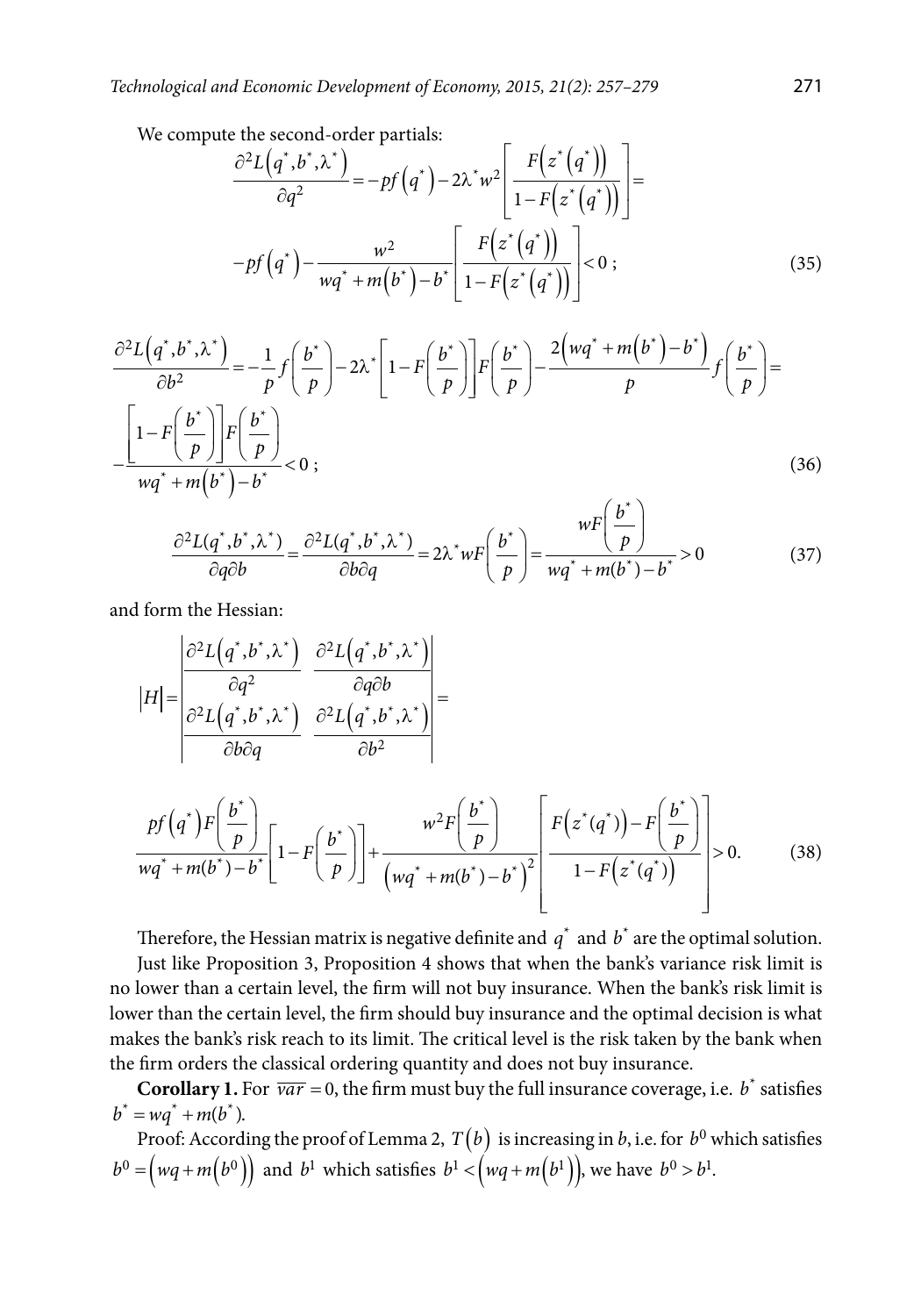When  $\overline{var} = 0$ , we know  $VarY(q^*, b^*, r^*(q^*, b^*)) = 0$  from Eq. (27). Define  $b^f$  which satisfies  $b^f = (wq^* + m(b^f))(1 + r^*(q^*, b^f))$ . From Eq. (7), we know  $r^*(q^*, b^f) = 0$ , then we have  $b^f = (wq^* + m(b^f))$  and  $VarY(q^*, b^f, r^*(q^*, b^f)) = 0$ . From the proof of Lemma 3, because  $VarY(q^*, b, r^*(q^*, b))$  is strictly decreasing in *b*, we have  $VarY(q^*, b, r^*(q^*, b)) > 0$ for any *b* which satisfies  $b < (wq^* + m(b))$ . Hence, for  $\overline{var} = 0$ , the firm must buy the full insurance coverage  $b^* = b^f$ .

From Corollary 1, if the bank does not want to bear any risk, the firm must buy the full insurance coverage. Otherwise, the firm could not borrow any capital from the bank. That is because the customer demand is random in  $[0, \infty)$ , and the bank's lending is risky at any loan level. In other words, unless the customer demand is certain in some range, the bank

will not lend any money without full insurance coverage.<br> **Corollary 2.** For  $0 < \overline{var} < VarY(q^N, 0, r^*(q^N, 0))$ , the firm's optimal ordering quantity  $q^*$  is always lower than the classical ordering quantity  $q^N$ , but higher than that without insurance  $\overline{q}_{\nu}(0)$ .

Proof: From Proposition 4, when  $\overline{var} < VarY(q^N, 0, r^*(q^N, 0))$ , we have:

$$
q^* = F^{-1} \left[ 1 - \frac{w((wq^* + m(b^*)) (1 + r^* (q^*, b^*)) - b^*)}{p(wq^* + m(b^*) - b^*)} \right].
$$
 (39)

Because  $r^*(q^*, b^*) \ge 0$  and  $F(\cdot)$  is increasing, we have  $q^* \le q^N$ . Only when  $\overline{var} = 0$ ,  $r^{*}(q^{*},b^{*})=0$  and  $q^{*}=q^{N}$ . When  $0<\overline{var}, according to the$  $VarY(q^*, b^*, r^*(q^*, b^*)) = \overline{var}$  from Proposition 4 and  $q^* < q^N$ , we know  $b^* > 0$  since  $VarY(q, b, r^*(q, b))$  is decreasing in *b*. Because  $\overline{var} = VarY(\overline{q}_v(0), 0, r^*(\overline{q}_v(0), 0)) =$  $VarY(q^*, b^*, r^*(q^*, b^*))$  <  $VarY(q^*, 0, r^*(q^*, 0))$  and  $VarY(q, b, r^*(q, b))$  is increasing in q, we have  $q^* > \overline{q}_v(0)$ .

From Corollary 2, if the risk degree that the bank can tolerate is low, the firm will not realize the classical ordering quantity and its profit will be subjected to loss during the operational decision. However, because of insurance, the profit reduction will be less. The firm's ordering quantity is higher than that without insurance.

Under the variance risk measurement, the firm's optimal ordering quantity and insurance coverage level for various risk limits are illustrated in Figs 2–5.

From the numerical analysis in the next section, we can see that the firm's marginal ordering limit first increases and then decreases with the insurance coverage level, i.e. the firm's ordering limit function is convex for the low coverage level and concave for the high coverage level. Therefore, the firm's ordering limit is a S-shaped curve as shown in Figs 3–5. Notice, when the bank sets the risk limit to zero, it essentially means that the firm will not get any loan unless it purchases full insurance coverage. And if the firm buys full insurance coverage, the bank has no risk thus there is no limit on the loan. In this case, the firm will order up to the classical ordering quantity. When the bank sets the risk limit between zero and  $VarY(q^N, 0, r^*(q^N, 0))$ , the firm's optimal ordering quantity is greater than  $\bar{q}_{\nu}(0)$ ,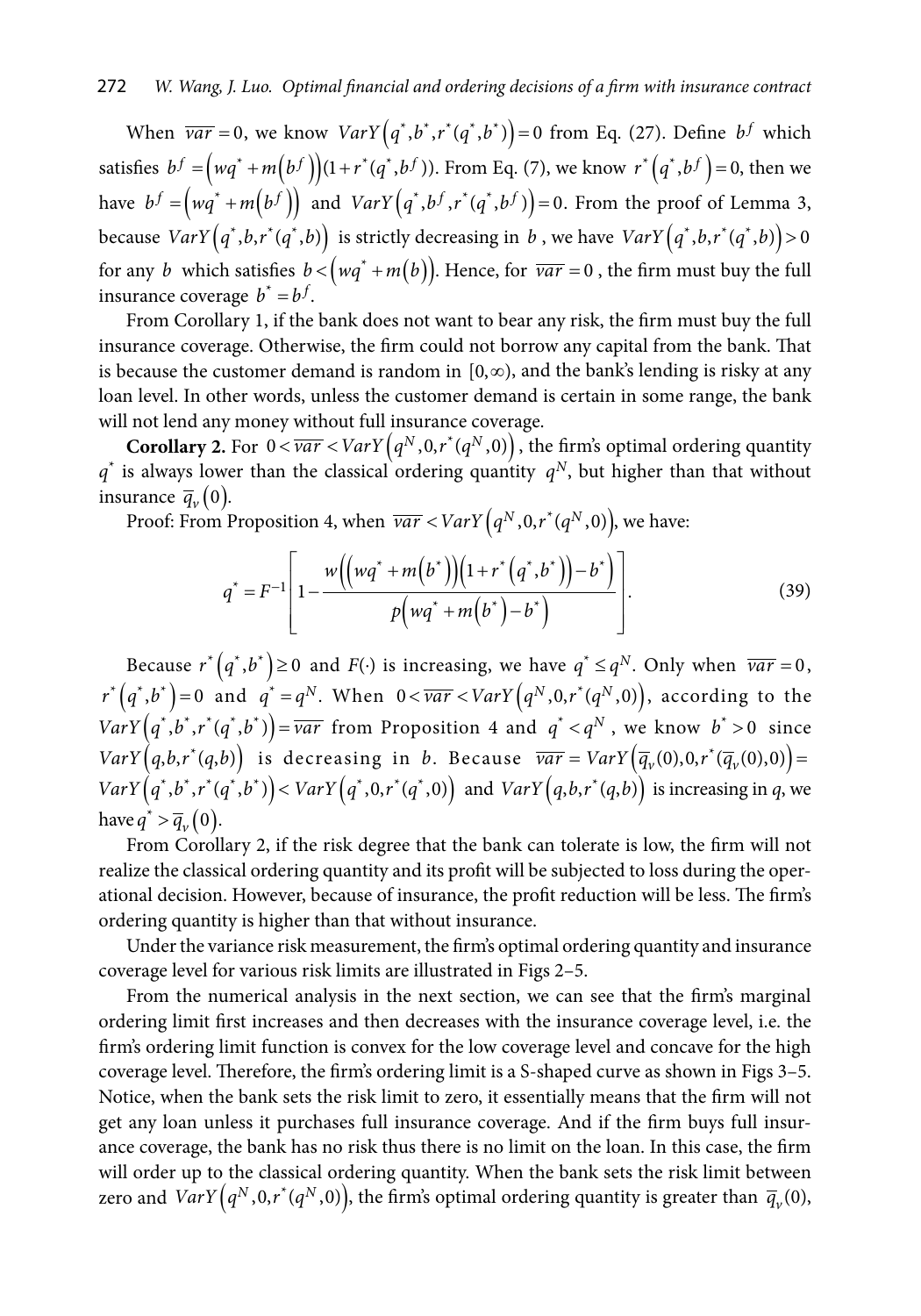

Fig. 2. The optimal ordering quantity and the optimal insurance coverage level when  $\overline{var} = 0$ 



Fig. 3. The optimal ordering quantity and the optimal insurance coverage level when  $(0 < \overline{var} < VarY(q^N, 0, r^*(q^N, 0))$ 



Fig. 4. The optimal ordering quantity and the optimal insurance coverage level when  $\frac{\partial^2 I}{\partial a \, r} = \frac{V}{V}arY \left( q^N, 0, r^*(q^N, 0) \right)$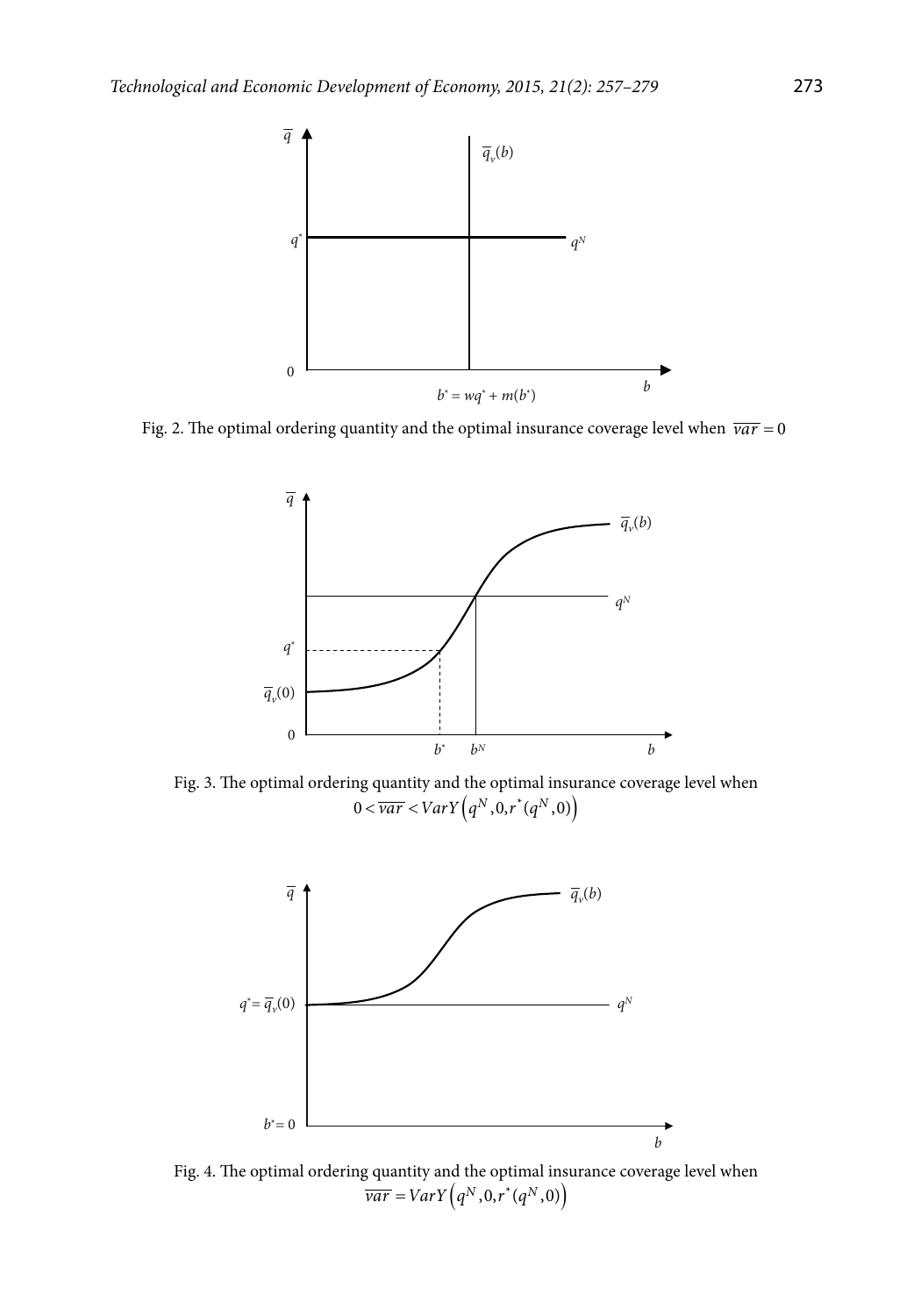

Fig. 5. The optimal ordering quantity and the optimal insurance coverage level when  $\frac{\partial}{\partial a} \overline{r} > VarY(q^N, 0, r^*(q^N, 0))$ 

and less than  $q<sup>N</sup>$ . The increased expected profit of the firm by buying an insurance policy is equal to  $E\pi(q^*,b^*) - E\pi(\overline{q}_v(0),0)$ , and the increased expected return of the bank is  $w(q^* - \overline{q}_{\nu}(0)) + m(b^*)$ . In the other two situations, the firm's optimal ordering quantity is equal to the classical ordering quantity and insurance should not be purchased.

# **4. Numerical examples**

To illustrate the analysis, we consider numerical examples with uniform demand distribution in [0, 100]. Without insurance, the firm's expected profit is  $E\pi^{NI} = (p - w)q^{NI} - p\frac{(q^{NI})^2}{200}$ . With an insurance contract, the firm's expected profit is  $E\pi^* = (p - w)q^* - p\frac{q^{*2}}{200} - \frac{b^{*2}}{200p}$ . We define  $\frac{1}{T} - E\pi^{NI}$  × 100% *NI*  $E\pi^* - E$ *E*  $\Delta \equiv \frac{E\pi^* - E\pi^{NI}}{I-NI} \times$  $\frac{2\pi}{\pi^{NI}}$  × 100% as the percentage increase in the profit of the firm with an insurance

contract. Assume the wholesale price  $w = 1$ . Under the downside risk measurement, we assume the bank's target NPL ratio  $\alpha = 0.1$ . The firm's optimal ordering quantity and coverage level, expected profit and the percentage increase are shown in Table 1.

From Table 1, we can see that the firm will buy a credit insurance policy only when the bank's risk limit is low. That is because the bank is only concerned with downside risk. When the bank's risk limit is medium, a high coverage level costs too much and a low coverage level cannot reduce the downside risk, so the firm will not buy insurance and the optimal ordering quantity is small. From Proposition 3, it is easy to see that the firm will not buy insurance when the bank's risk limit is high. Given the selling price, if the firm buys an insurance policy, the optimal coverage level is independent of the bank's risk limit. It is also shown that given the selling price,  $\Delta$  decreases with the bank's risk limit; while given the bank's risk limit,  $\Delta$  increases with the selling price. Moreover, it is surprising that when the firm's optimal ordering quantity equals to  $\bar{q}_0$ , the bank's interest rate is only relevant to the risk limit, but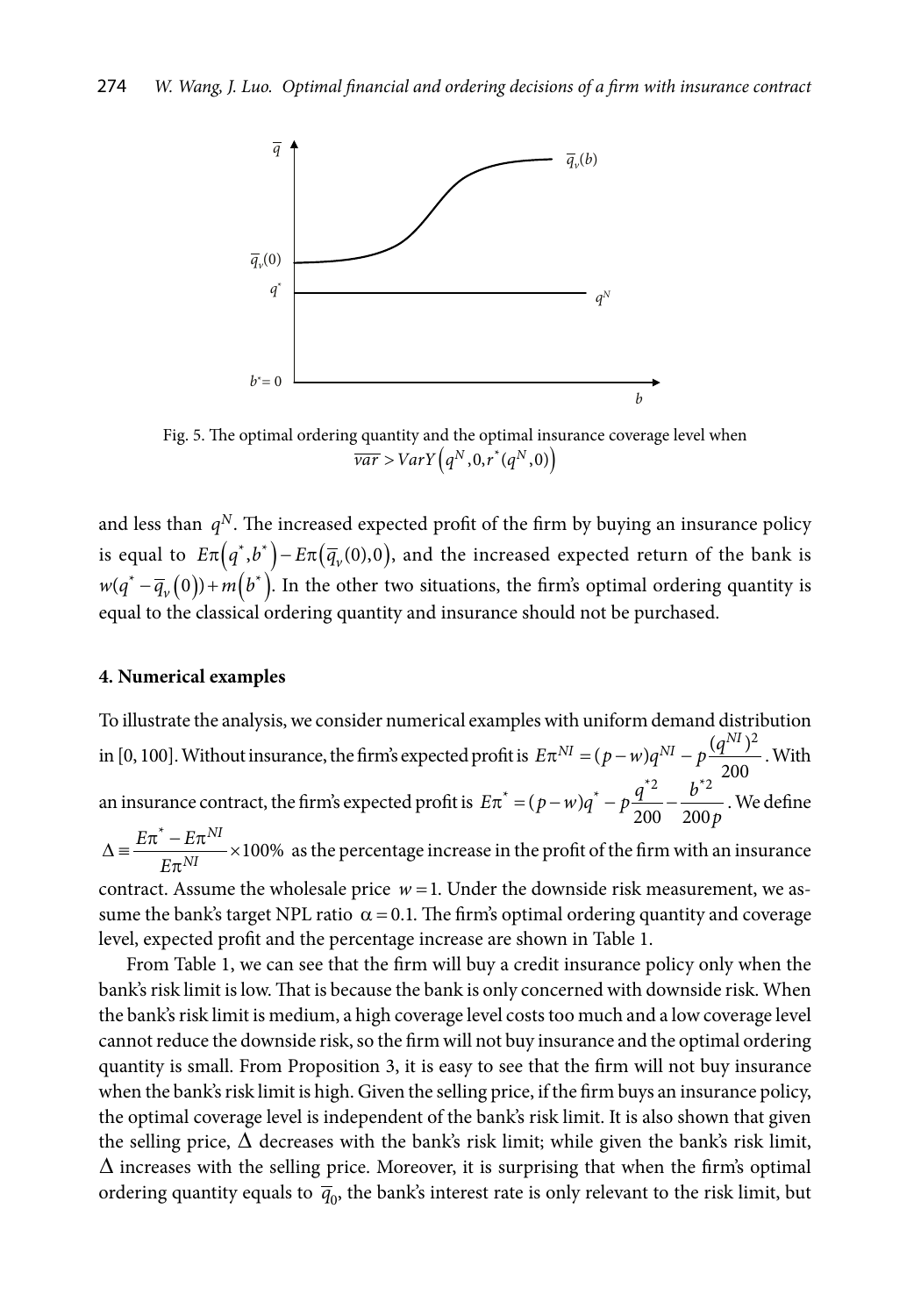irrelevant to the selling price. Note that  $\bar{q}_0$  is relevant to the selling price. This means the bank's interest rate can also reflect the bank's risk attitude in a competitive financial market once the firm's ordering quantity reaches up to its affordable limit.

Under the bank's variance risk measurement, the firm's ordering limit and its marginal increase are shown in Table 2; the firm's optimal ordering quantity and coverage level, expected profit and the percentage increase are shown in Table 3.

| β    | $\mathcal{P}$ | $q^*$                                | $b^*$            | $m(b^*)$         | $r^*(q^*,b^*)$ | $q^{NI}$ | $r^{NI}$ | $E\pi^*$ | $E\pi^{NI}$     | Δ      |
|------|---------------|--------------------------------------|------------------|------------------|----------------|----------|----------|----------|-----------------|--------|
| 0.05 | 1.9           | 36.5599 $(q^{S})$                    | 35.9679          | 3.4044           | 0.0254         | 10.5556  | 0.0294   | 16.8015  | 8.4415          | 99.03% |
| 0.1  | 1.9           | 36.5599 $(q^{S})$                    | 35.9679          | 3.4044           | 0.0254         | 21.1111  | 0.0627   | 16.8015  | 14.766          | 13.79% |
| 0.15 | 1.9           | 31.6667 $(\bar{q}_0)$                | $\boldsymbol{0}$ | $\mathbf{0}$     | 0.101          | 31.6667  | 0.101    | 18.9736  | 18.9736         | 0%     |
| 0.2  | 1.9           | 42.2222 $(\bar{q}_0)$                | $\mathbf{0}$     | $\mathbf{0}$     | 0.1459         | 42.2222  | 0.1459   |          | 21.0642 21.0642 | 0%     |
| 0.25 | 1.9           | 47.3684 $(q^N)$                      | $\mathbf{0}$     | $\mathbf{0}$     | 0.1709         | 47.3684  | 0.1709   |          | 21.3158 21.3158 | 0%     |
| 0.3  | 1.9           | 47.3684 $(q^N)$                      | $\mathbf{0}$     | $\mathbf{0}$     | 0.1709         | 47.3684  | 0.1709   |          | 21.3158 21.3158 | 0%     |
| 0.35 | 1.9           | 47.3684 $(q^N)$                      | $\boldsymbol{0}$ | $\boldsymbol{0}$ | 0.1709         | 47.3684  | 0.1709   |          | 21.3158 21.3158 | 0%     |
| 0.05 | 1.6           | 26.7878 $(q^{S})$                    | 26.012           | 2.1145           | 0.021          | 8.8889   | 0.0294   | 8.2175   | 4.7012          | 74.8%  |
| 0.1  | 1.6           | 26.7878 $(q^{S})$                    | 26.012           | 2.1145           | 0.021          | 17.7778  | 0.0627   | 8.2175   | 8.1383          | 0.97%  |
| 0.15 | 1.6           | 26.6667 $(\bar{q}_0)$                | $\mathbf{0}$     | $\mathbf{0}$     | 0.101          | 26.6667  | 0.101    | 10.3111  | 10.3111         | 0%     |
| 0.2  | 1.6           | 35.5556 $(\bar{q}_0)$                | $\boldsymbol{0}$ | $\mathbf{0}$     | 0.1459         | 35.5556  | 0.1459   | 11.2198  | 11.2198         | 0%     |
| 0.25 | 1.6           | 37.5 $(q^N)$                         | $\mathbf{0}$     | $\Omega$         | 0.1568         | 37.5     | 0.1568   | 11.25    | 11.25           | 0%     |
| 0.3  | 1.6           | 37.5 $(q^N)$                         | $\mathbf{0}$     | $\mathbf{0}$     | 0.1568         | 37.5     | 0.1568   | 11.25    | 11.25           | 0%     |
| 0.35 | 1.6           | 37.5 $(q^N)$                         | $\boldsymbol{0}$ | $\boldsymbol{0}$ | 0.1568         | 37.5     | 0.1568   | 11.25    | 11.25           | 0%     |
| 0.05 | 1.3           | 14.8135 $(q^{S})$                    | 14.0117          | 0.7551           | 0.0129         | 7.2222   | 0.0294   | 2.2626   | 1.8276          | 23.8%  |
| 0.1  | 1.3           | $14.4444\left(\overline{q}_0\right)$ | $\mathbf{0}$     | $\mathbf{0}$     | 0.0627         | 14.4444  | 0.0627   | 2.9772   | 2.9772          | 0%     |
| 0.15 | 1.3           | 21.6667 $(\bar{q}_0)$                | $\boldsymbol{0}$ | $\mathbf{0}$     | 0.101          | 21.6667  | 0.101    | 3.4486   | 3.4486          | 0%     |
| 0.2  | 1.3           | 23.0769 $(q^N)$                      | $\mathbf{0}$     | $\mathbf{0}$     | 0.1092         | 23.0769  | 0.1092   | 3.4615   | 3.4615          | 0%     |
| 0.25 | 1.3           | 23.0769 $(q^N)$                      | $\mathbf{0}$     | $\mathbf{0}$     | 0.1092         | 23.0769  | 0.1092   | 3.4615   | 3.4615          | 0%     |
| 0.3  | 1.3           | 23.0769 $(q^N)$                      | $\mathbf{0}$     | $\mathbf{0}$     | 0.1092         | 23.0769  | 0.1092   | 3.4615   | 3.4615          | 0%     |
| 0.35 | 1.3           | 23.0769 $(q^N)$                      | $\boldsymbol{0}$ | $\boldsymbol{0}$ | 0.1092         | 23.0769  | 0.1092   | 3.4615   | 3.4615          | 0%     |

Table 1. The firm's optimal decisions and profit under the bank's downside risk control

Table 2. The firm's ordering limit and its marginal increase under the bank's variance risk control  $(p = 1.6)$ 

| var        | b                              | 5                                                                                             | 10     | 15     | 20 | 25 | 30                                                                              | 35 | 40 | 45            | 50     |
|------------|--------------------------------|-----------------------------------------------------------------------------------------------|--------|--------|----|----|---------------------------------------------------------------------------------|----|----|---------------|--------|
|            | $q_{\nu}(b)$                   |                                                                                               |        |        |    |    | 17.5116 19.9877 23.0884 26.4639 29.9432 33.4353 36.8872 40.2664 43.5515 46.728  |    |    |               |        |
| $var = 10$ |                                | $\Delta \overline{q}_{v}(b)$ 0 2.4761 3.1007 3.3755 3.4793 3.4921 3.4519 3.3792 3.2851 3.1765 |        |        |    |    |                                                                                 |    |    |               |        |
|            | $\overline{q}_{\nu}(b)$        |                                                                                               |        |        |    |    | 24.1457 26.0451 28.5783 31.4565 34.5104 37.6377 40.7738 43.8762 46.9159 49.8722 |    |    |               |        |
| $var = 30$ | $\Delta \overline{a}$ (b) 0    |                                                                                               |        |        |    |    | 1.8994  2.5332  2.8782  3.0539  3.1273  3.1361  3.1024  3.0397                  |    |    |               | 2.9563 |
|            | $\overline{q}_{n}(b)$          | 28.1352 29.7801 32.034 34.6473 37.4617 40.3753 43.3209 46.2526 49.1382 51.9544                |        |        |    |    |                                                                                 |    |    |               |        |
| $var = 50$ | $\Delta \overline{q}_{\nu}(b)$ | $\sim 0$                                                                                      | 1.6449 | 2.2539 |    |    | 2.6133 2.8144 2.9136 2.9456 2.9317                                              |    |    | 2.8856 2.8162 |        |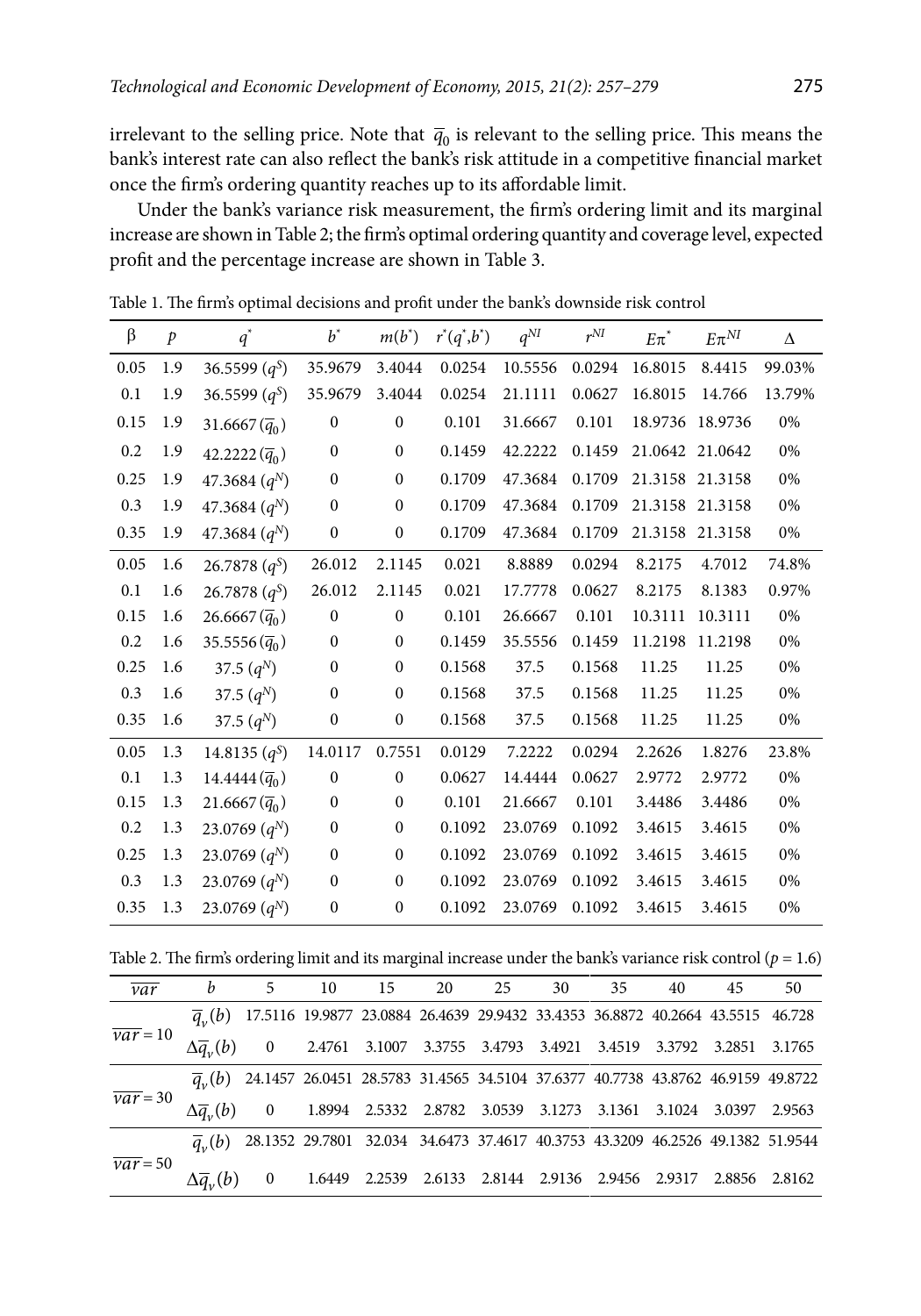| var | $\mathcal{P}$ | $q^*$   | $b^*$        | $m(b^*)$     | $r^*(q^*,b^*)$ | $q^{NI}$ | $r^{NI}$ | $E\pi^*$ | $E\pi^{NI}$ | Δ      |
|-----|---------------|---------|--------------|--------------|----------------|----------|----------|----------|-------------|--------|
| 10  | 1.9           | 35.362  | 31.1244      | 2.5493       | 0.0408         | 17.4328  | 0.0506   | 17.397   | 12.8025     | 35.89% |
| 30  | 1.9           | 36.2868 | 25.4619      | 1.7061       | 0.0694         | 24.8576  | 0.0757   | 18.4431  | 16.5018     | 11.76% |
| 50  | 1.9           | 36.9864 | 21.0845      | 1.1699       | 0.0883         | 29.2632  | 0.0918   | 19.1219  | 18.2017     | 5.06%  |
| 70  | 1.9           | 37.6157 | 17.075       | 0.7673       | 0.1029         | 32.557   | 0.1045   | 19.6449  | 19.2317     | 2.15%  |
| 90  | 1.9           | 38.2325 | 13.0778      | 0.4501       | 0.1149         | 35.2394  | 0.1154   | 20.0728  | 19.91821    | 0.78%  |
| 110 | 1.9           | 38.8901 | 8.7406       | 0.201        | 0.1251         | 37.5262  | 0.125    | 20.4319  | 20.3955     | 0.18%  |
| 130 | 1.9           | 39.7185 | 3.1605       | 0.0263       | 0.1338         | 39.5325  | 0.1337   | 20.7336  | 20.7325     | 0.005% |
| 10  | 1.6           | 26.293  | 19.7519      | 1.2192       | 0.0506         | 16.4115  | 0.0573   | 9.026    | 7.6922      | 17.34% |
| 30  | 1.6           | 27.611  | 13.1927      | 0.5439       | 0.0841         | 23.3653  | 0.0861   | 9.9238   | 9.6517      | 2.82%  |
| 50  | 1.6           | 28.7743 | 7.2348       | 0.1636       | 0.1047         | 27.4791  | 0.1048   | 10.4773  | 10.4467     | 0.29%  |
| 70  | 1.6           | 37.5    | $\mathbf{0}$ | $\mathbf{0}$ | 0.1568         | 37.5     | 0.1568   | 11.25    | 11.25       | 0%     |
| 90  | 1.6           | 37.5    | $\mathbf{0}$ | $\mathbf{0}$ | 0.1568         | 37.5     | 0.1568   | 11.25    | 11.25       | 0%     |
| 110 | 1.6           | 37.5    | $\Omega$     | $\Omega$     | 0.1568         | 37.5     | 0.1568   | 11.25    | 11.25       | 0%     |
| 130 | 1.6           | 37.5    | $\mathbf{0}$ | $\mathbf{0}$ | 0.1568         | 37.5     | 0.1568   | 11.25    | 11.25       | 0%     |
| 10  | 1.3           | 16.1206 | 4.2949       | 0.0709       | 0.0664         | 15.2486  | 0.0667   | 3.0761   | 3.0632      | 0.42%  |
| 30  | 1.3           | 23.0769 | $\mathbf{0}$ | $\Omega$     | 0.1092         | 23.0769  | 0.1092   | 3.4615   | 3.4615      | 0%     |
| 50  | 1.3           | 23.0769 | $\mathbf{0}$ | $\Omega$     | 0.1092         | 23.0769  | 0.1092   | 3.4615   | 3.4615      | 0%     |
| 70  | 1.3           | 23.0769 | $\mathbf{0}$ | $\mathbf{0}$ | 0.1092         | 23.0769  | 0.1092   | 3.4615   | 3.4615      | 0%     |
| 90  | 1.3           | 23.0769 | $\mathbf{0}$ | $\mathbf{0}$ | 0.1092         | 23.0769  | 0.1092   | 3.4615   | 3.4615      | 0%     |
| 110 | 1.3           | 23.0769 | $\mathbf{0}$ | $\mathbf{0}$ | 0.1092         | 23.0769  | 0.1092   | 3.4615   | 3.4615      | 0%     |
| 130 | 1.3           | 23.0769 | $\mathbf{0}$ | $\mathbf{0}$ | 0.1092         | 23.0769  | 0.1092   | 3.4615   | 3.4615      | 0%     |

Table 3. The firm's optimal decisions and profit under the bank's variance risk control

From Table 2, we can see that the firm's ordering limit  $\bar{q}_v(b)$  increases and its marginal increase  $\Delta \bar{q}_v(b)$  first increases and then decreases with the insurance coverage level. It means that when beginning to use insurance policy, the effect of insurance policy on enhancing the ordering limit is not very obvious; with the coverage level increases, the effect will gradually be more obvious; when the coverage level exceeds a certain extent, the effect will become unobvious again. From Table 3, we can see that given the selling price, the firm's optimal ordering quantity increases and optimal insurance coverage level decreases with the bank's risk limit under the insurance contract. Given the selling price,  $\Delta$  decreases with the bank's risk limit. Given the bank's risk limit,  $\Delta$  increases with the selling price. It means that the insurance contract has a more obvious effect on the profit increases when the selling price is high or the bank's risk limit is low. Furthermore, we find that if the selling price is high  $(p=1.9)$  the firm will buy insurance to get a larger loan from the bank no matter what the bank's risk limit is. However, if the selling price is not high ( $p = 1.6$ ) the firm will not buy insurance when the bank's risk limit is high ( $\overline{var} \ge 70$ ). If the selling price is low ( $p = 1.3$ ) the firm will buy insurance only when the bank's risk limit is very low  $(\overline{var} < 30)$ . We can also see that given the selling price, the bank's interest rate increases with the bank's risk limit no matter there is an insurance contract or not. Without insurance contract, the bank's interest rate is higher and the firm's ordering quantity is lower comparing to those with an insurance contract. It means that the insurance contract can reduce the bank's risk and enhance the firm's ordering quantity.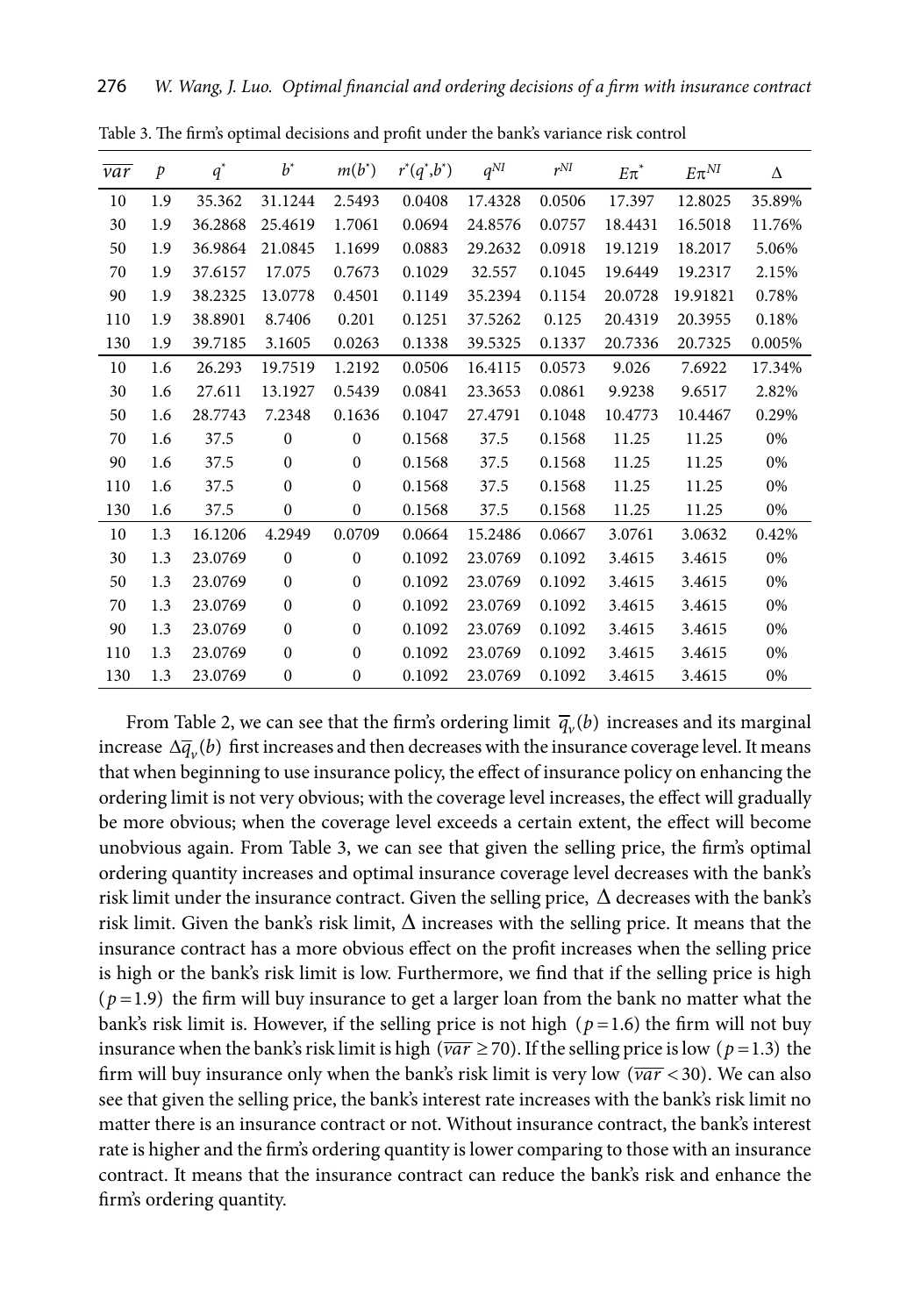# **Conclusions**

Many start-up firms and fast-growing firms have capital constraints and need to borrow money from banks for their businesses. These firms have little fixed assets as collateral when they apply for loans. Banks often set loan limit for these firms to mitigate the risk associated with their default. In this paper, we study the optimal financial and ordering decisions of a capital-constrained firm. It is shown that the firm can make the bank's loan limit increase by buying a deductible insurance policy against the default risk. It is also shown that repayment demand level needed to avoid bankruptcy will not be affected by the insurance policy. We derive the firm's optimal ordering quantity and insurance coverage level under a downside risk measurement and a variance risk measurement separately. All our major results can be computed via explicit expressions. We find that when the risk limit that the bank can tolerate is smaller than a certain level, the firm's optimal ordering quantity will be less than the classical ordering quantity, but will be no less than the ordering quantity without insurance under both the downside risk measurement and the variance risk measurement. The firm should pay more attention to whether to buy insurance or not under the downside risk measurement and how much insurance coverage to buy under the variance risk measurement. Under the downside risk measurement, once the firm decides to buy insurance, the optimal coverage level is only relevant to the bank's target NPL ratio, but irrelevant to the bank's risk limit. One important assumption in our paper is that customer demand distribution is public information for both the insurance company and the bank. In practice, this assumption may be violated. It will be interesting to see how information asymmetry would affect the decisions of the firm and the bank. We leave it for future research.

### **Acknowledgements**

The authors are very grateful for the kindly comments of the reviewers, which helped to significantly improve the quality of the paper. This work is supported by the Natural Science Foundation of China grant 71372107 and the Natural Science Foundation of China grant 71273159.

# **References**

- Anderson, M. H.; Prezas, A. P. 1998. The interaction of investment and financing decisions under moral hazard, *International Review of Economics & Finance* 7(4): 379–392. [http://dx.doi.org/10.1016/S1059-0560\(98\)90027-2](http://dx.doi.org/10.1016/S1059-0560(98)90027-2)
- Babich, V.; Sobel, M. J. 2004. Pre-IPO operational and financial decisions, *Management Science* 50(7): 935–948. <http://dx.doi.org/10.1287/mnsc.1040.0252>
- Brian, S. 2013. Just in case can credit insurance cover you?, *Business Credit* 115(8): 22–25.
- Buzacott, J. A.; Zhang, R. Q. 2004. Inventory management with asset-based financing, *Management Science* 50(9): 1274–1292.<http://dx.doi.org/10.1287/mnsc.1040.0278>
- Caillaud, B.; Dionne, G.; Jullien, B. 2000. Corporate insurance with optimal financial contracting, *Economic Theory* 16(1): 77–105. <http://dx.doi.org/10.1007/s001990050328>
- Dermine, J.; Lajeri, F. 2001. Credit risk and the deposit insurance premium: a note, *Journal of Economics and Business* 53(5): 497–508. [http://dx.doi.org/10.1016/S0148-6195\(01\)00045-5](http://dx.doi.org/10.1016/S0148-6195(01)00045-5)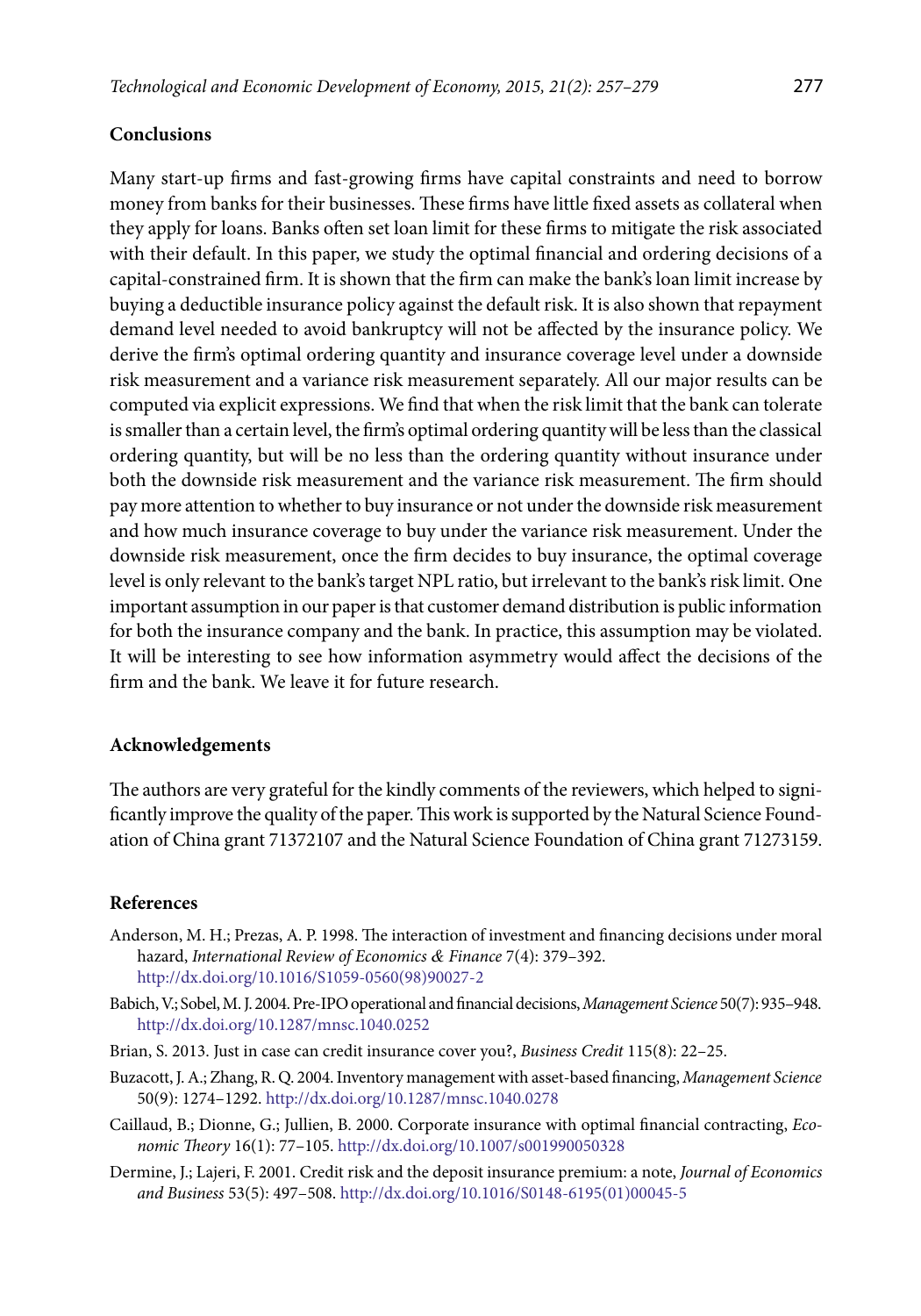- Dotan, A.; Ravid, S. A. 1987. On the interaction of real and financial decisions of the firm under uncertainty, *The Journal of Finance* 40(2): 501–507. <http://dx.doi.org/10.1111/j.1540-6261.1985.tb04969.x>
- Guillen, G.; Badell, M.; Puigjaner, L. 2007. A holistic framework for short-term supply chain management integrating production and corporate financial planning, *International Journal of Production Economics* 106(1): 288–306. <http://dx.doi.org/10.1016/j.ijpe.2006.06.008>
- Hu, Q.; Sobel, M. J. 2005. *Capital structure and inventory management*, Working paper*.* Case Western Reserve University.
- Hu, Q.; Sobel, M. J. 2007. Echelon base-stock policies are financially sub-optimal, *Operations Research Letters* 35(5): 561–566. <http://dx.doi.org/10.1016/j.orl.2006.11.001>
- Huang, S. H.; Sheoran, S. K.; Keskar, H. 2005. Computer-assisted supply chain configuration based on supply chain operations reference (SCOR) model, *Computers & [Industrial Engineering](http://www.sciencedirect.com/science/journal/03608352)* 48(2): 377–394. <http://dx.doi.org/10.1016/j.cie.2005.01.001>
- Jammernegg, W.; Kischka, P. 2012. Newsvendor problems with VaR and CVaR consideration, in T. M. Choi (Ed.). *The handbook of newsvendor problems*. New York: Springer Science Business Media. 395 p. [http://dx.doi.org/10.1007/978-1-4614-3600-3\\_8](http://dx.doi.org/10.1007/978-1-4614-3600-3_8)
- Kouvelis, P.; Zhao, W. 2011.The newsvendor problem and price-only contract when bankruptcy costs exist, *Production and Operations Management* 20(6): 921–936. <http://dx.doi.org/10.1111/j.1937-5956.2010.01211.x>
- Lai, G.; Debo, L. G.; Sycara, K. 2009. Sharing inventory risk in supply chain: the implication of financial constraint, *Omega* 37(4): 811–825. <http://dx.doi.org/10.1016/j.omega.2008.06.003>
- Lai, V. S.; Soumar, I. 2010. Credit insurance and investment: a contingent claims analysis approach, *International Review of Financial Analysis* 19(2): 98–107.<http://dx.doi.org/10.1016/j.irfa.2010.01.006>
- Lee, H. C.; Rhee, B. D. 2010. Coordination contracts in the presence of positive inventory financing costs, *International Journal of Production Economics* 124(2): 331–339.<http://dx.doi.org/10.1016/j.ijpe.2009.11.028>
- Li, J.; Chen, J.; Wang, S. 2011. *Risk management of supply and cash flows in supply chains*. New York, Dordrecht, Heidelberg, London: Springer. 202 p. <http://dx.doi.org/10.1007/978-1-4614-0511-5>
- Li, L.; Shubik, M.; Sobel, M. J. 2013. Control of dividends, capital subscriptions, and physical inventories, *Management Science* 59(5): 1107–1124. <http://dx.doi.org/10.1287/mnsc.1120.1629>
- Li, Y.; Feng, G.; Tu, H. 2009. Loan limit analysis of down-risk-averse bank based on supply chain financial innovation, *Journal of Systems Science and Mathematical Sciences* 29(11): 1552–1558.
- Myers, S. C. 1974. Interaction of corporate financing and investment decisions–implications for capital budgeting, *Journal of Finance* (29): 1–25. <http://dx.doi.org/10.1111/j.1540-6261.1974.tb00021.x>
- Myers, S. C. 1977. Determinants of corporate borrowing, *Journal of Financial Economics* (5): 147–176. [http://dx.doi.org/10.1016/0304-405X\(77\)90015-0](http://dx.doi.org/10.1016/0304-405X(77)90015-0)
- Pan, Y. 2008. Credit insurance financing mode is popular in Shenzhen, *Nanfang Daily* (December 5th).
- Raghavan, N. R.; Mishra, V. K. 2011. Short-term financing in a cash-constrained supply chain, *International Journal of Production Economics* 134(2): 407–412.<http://dx.doi.org/10.1016/j.ijpe.2009.11.014>
- Stiglitz, J. E. 1972. Some aspects of the pure theory of corporate finance: bankruptcies and take-overs, *Bell Journal of Economics and Management Science* (3): 458–482.<http://dx.doi.org/10.2307/3003033>
- Tang, R. 2007. The market credit system construction using trade credit insurance, *China Economic Times* (October).
- Tsai, C. Y. 2008. On supply chain cash flow risks, *Decision Support Systems* 44(4): 1031-1042. <http://dx.doi.org/10.1016/j.dss.2007.12.006>
- Xu, X.; Birge, J. R. 2006. *Equity valuation, production, and financial planning: a stochastic programming approach*, Working Paper. The University of Chicago Graduate School of Business.
- Yi, T. 2012. China export credit insurance company and bank of China jointly signed to Sunivo, *China Finance Net* (July 30th).